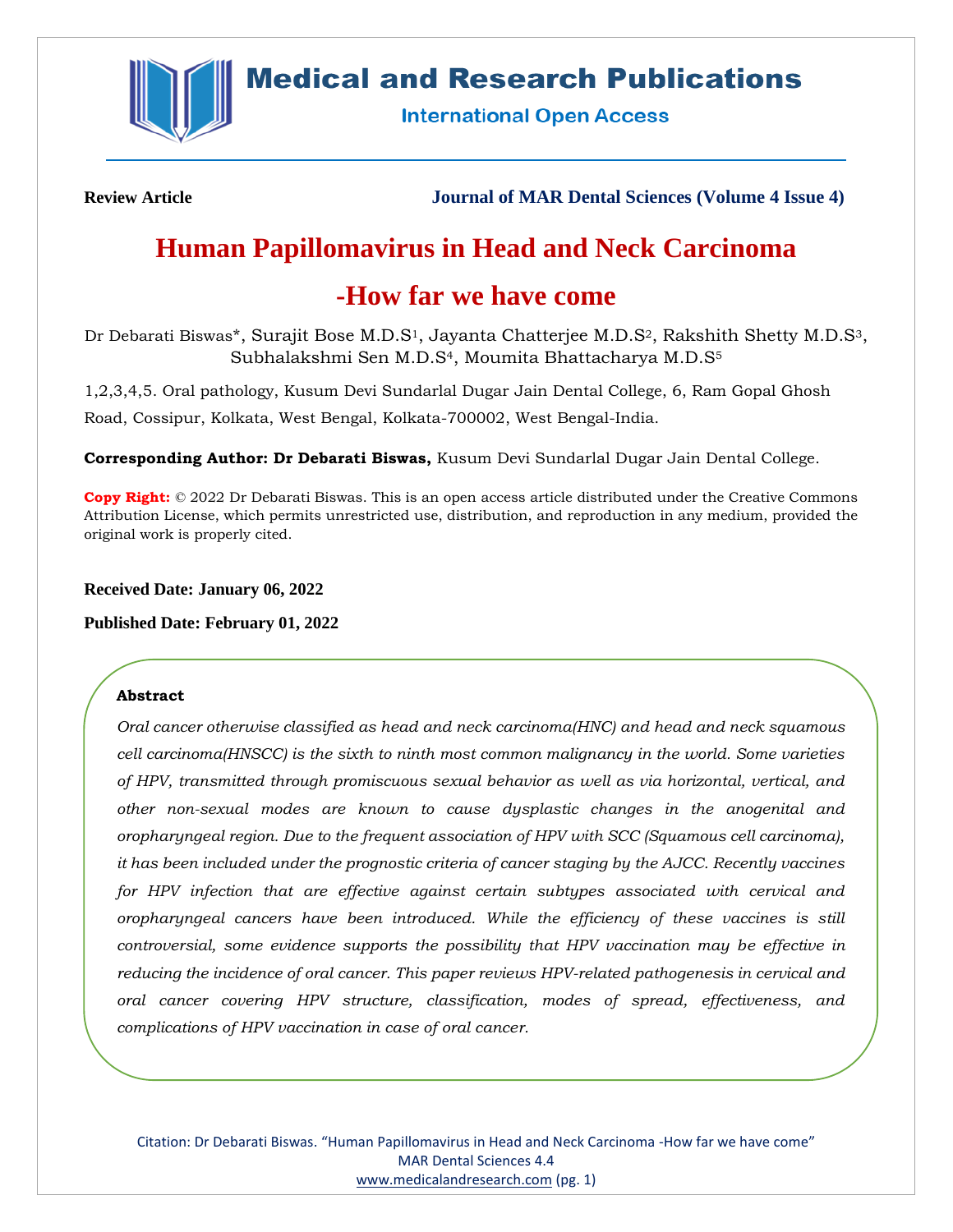*Keywords: cancer; cell; oral; infection; viral; oral mucosa; years age; oral cancer; cervical cancer; hpv infection; hiv 53 access; antiretroviral therapy art; unaids 2017 global; human papilloma virus;45 years age.*

Key messages- This paper reviews HPV-related pathogenesis in cervical and oral cancer covering HPV structure, classification, modes of spread, effectiveness, and complications of HPV vaccination in case of oral cancer.

#### **Introduction**

Oral cancer is generally classified as cancer of the head and neck region or head neck squamous cell carcinoma (HNSCC). It is the sixth to ninth most common malignancy in the world. HPV subtypes number more than 150 in the world, and types 16 and 18 are associated with 70% of cervical cancers in the world. Even though alcohol and tobacco remain the principal risk factor for head and neck cancer, HVP has recently become etiologically associated with 20-25% of HNSCC, especially in the oropharynx.

According to ICAR (International Agency of Research of Cancer), there was substantial proof to associate subtype 16 of HPV with oral cancers. Besides in the oral cavity, nearly 24 subtypes of HPV 1,2,3,4,6,7,10,11,13,16,18,30,31,32,33,35,45, 52, 55,57,59,69,72, and 73 have been associated with benign lesions and 12 subtypes, 2,3,6,11,13,16,18,31,33,35,52 and 57 have been associated with malignant conditions.(24)

## **Background:**

**HPV structure and classification:** These are DNA viruses that are from a separate Papovaviridae family, including papillomaviridae and polyomaviruses. HPV constitutes a non-enveloped icosahedral capsid along with a circular double-stranded DNA. This small genome consists of 8,000 base pairs together with three distinct regions: the early region(E), upstream regulatory region (URR), also known as the long control region, and late region (L). The URR is found between the E and L regions and has promoter and enhancer DNA sequences. They are critical for regulating viral replication and transcription of both viral and cellular genes 7-9. The URR I is a non-coding region. However, the E and L regions are responsible for coding with open reading frames (ORFs) (24). The E region contains seven to eight genes, the most significant being E6, which degrades p53 oncoproteins, and E7 binds to the Rb oncoprotein. L1 major viral capsid structural protein and L2 minor viral capsid structural protein are located in the L region, which encode structural proteins that are essential for viral capsid formation in the final stages of replication. (24) fig 1.

Citation: Dr Debarati Biswas. "Human Papillomavirus in Head and Neck Carcinoma -How far we have come" MAR Dental Sciences 4.4 [www.medicalandresearch.com](http://www.medicalandresearch.com/) (pg. 2)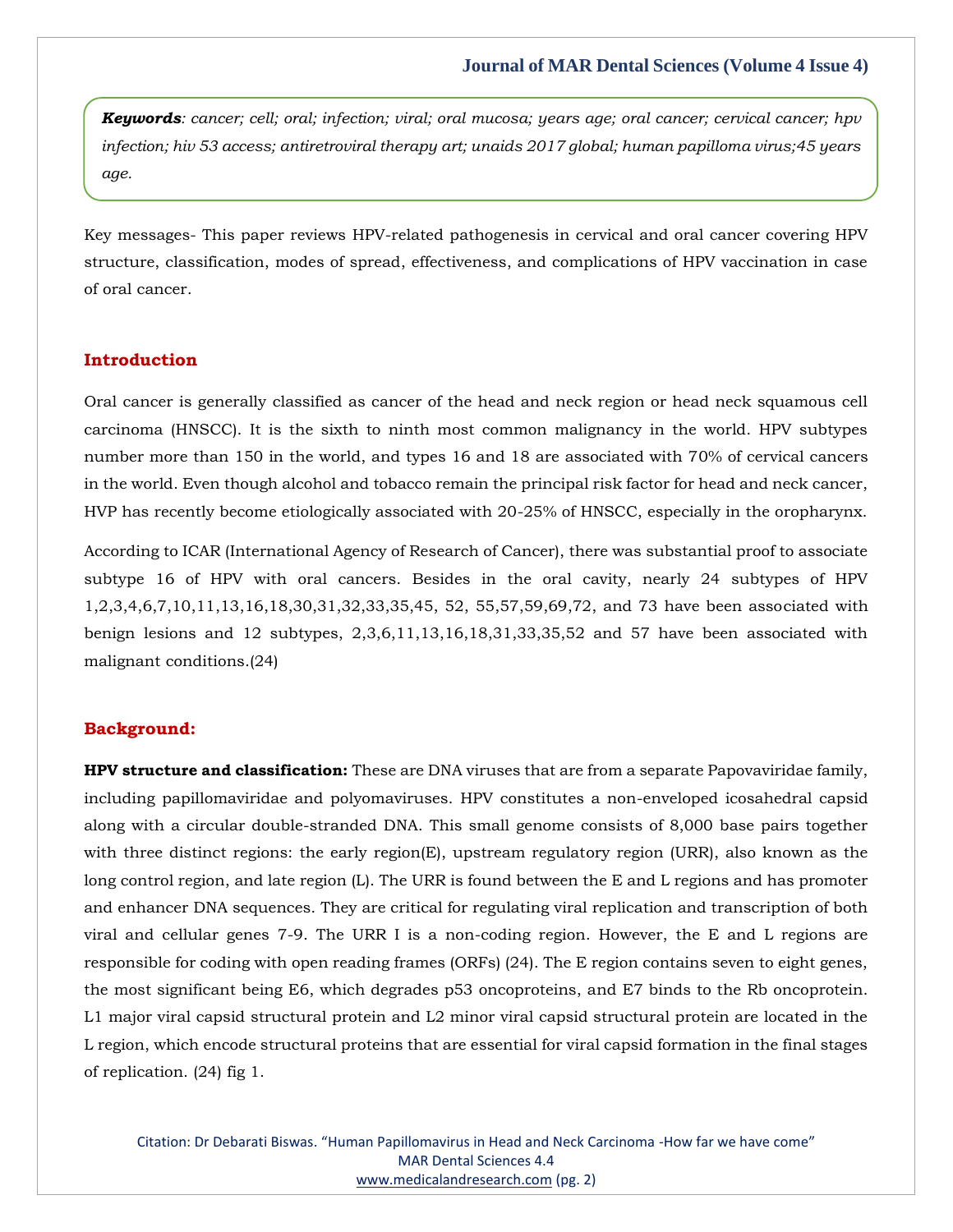

Figure1. Structure of HPV (original)

## **Incidence: Human Papillomavirus (HPV)**

- The HPV infection usually occurs via a breach in the epithelial continuity, tear in oral mucosa, trauma or insult.
- Some studies show evidence of viral spread even via the exchange of body fluids as found in kissing.
- Researchers claim that infection in the healthy, continuous epithelium is unlikely.
- The HPV spreads mainly by sexual contact or direct skin-to-skin contact, as observed in subjects engaging in oral sex or sex without barriers.
- Incidences of vertical or perinatal transmission have been recorded in both males and females. The virus may even spread via the mother's breast milk.
- Besides, incidences of auto or hetero inoculation have been reported.
- According to Ferenczi et al., HPV-DNA positivity in hospitals or surgical instruments was recorded low after being sterilized.
- In clinical setups, transvaginal ultrasound probes and colonoscopes can even transmit the infection.
- Recent studies show a close relationship between smoking and oral sex with the prevalence of HPV infection. It is thought that the damage caused to the oral mucosa by tobacco might be the reason behind the pathogenesis.

Citation: Dr Debarati Biswas. "Human Papillomavirus in Head and Neck Carcinoma -How far we have come" MAR Dental Sciences 4.4 [www.medicalandresearch.com](http://www.medicalandresearch.com/) (pg. 3)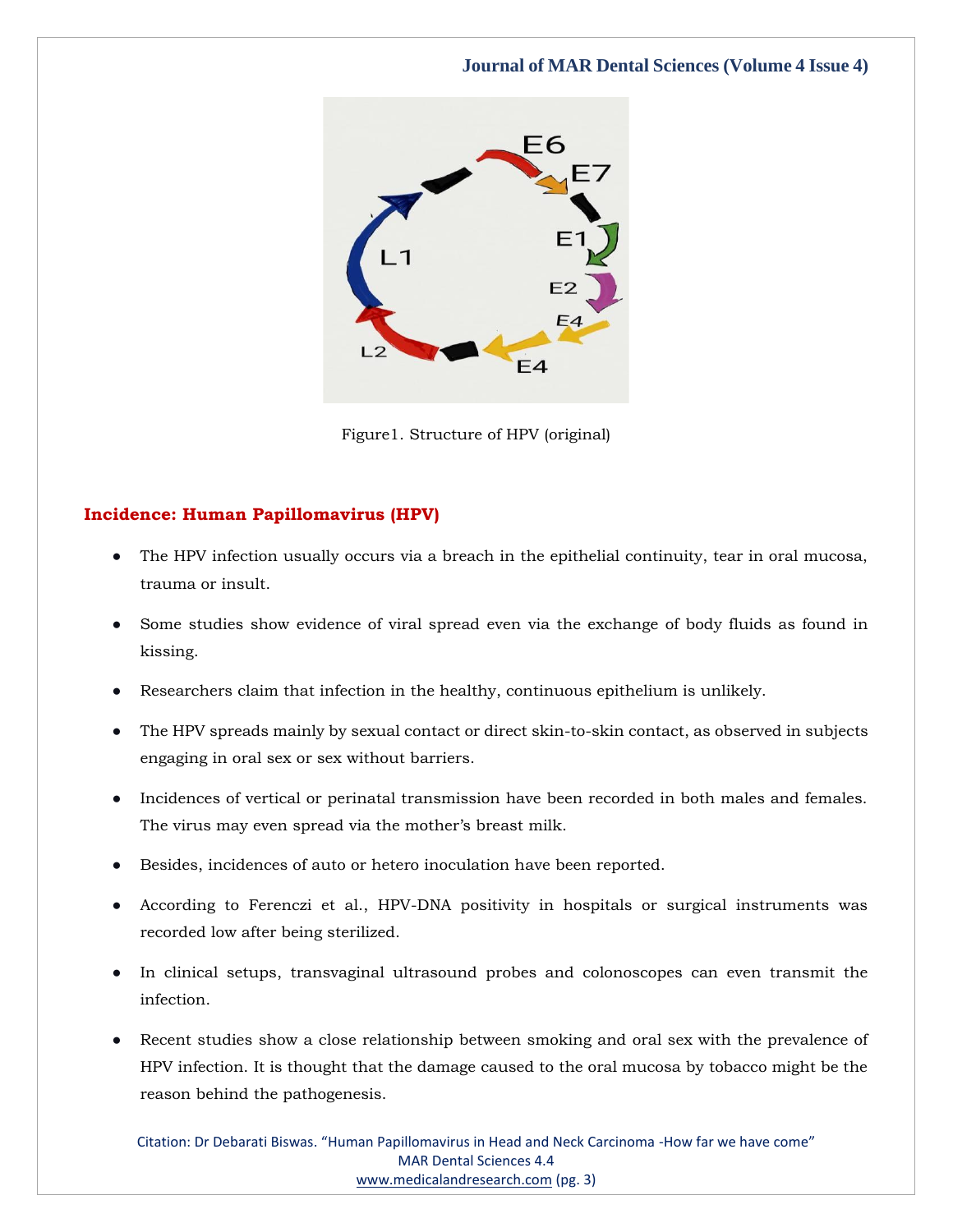## **Pathogenesis:**

- The main pathway of pathogenesis is through entry via a break in the epithelium.
- The virions are released from the stratum corneum and granulosum of the keratinized epithelium, which directly invades the basal cell later by capsid synthesis and late promoter activation.
- The virus enters the epithelium as an extrachromosomal component and undergoes episomal replication during the initial phases. In the initial phase (20-200), copies are present within the host cell, acting as a reservoir. At this stage, the host cells are morphologically indistinguishable from non-infected cells responsible for the latency of the disease.
- The alteration of the keratinocytes by the virus occurs from basal or suprabasal layers containing the alpha integrin. This encourages cell proliferation. (29)
- In the lower epithelial layers, viral plasmid replication occurs, subdivided into amplification and maintenance phases. It is influenced by factors like genome-coded viral proteins and the degree of differentiation of the infected cell.
- The cells that differentiate from the epithelium harbor the vegetative replication of the virus. This stage is linked to viral DNA expression leading to the infective stage of the disease.
- HPV integration occurs on viral DNA rupture and E6 and E7 preservation and transcription, leading to infected cell proliferation, which causes extra aberration production of viral proteins. These proteins, in turn, interact with cellular proteins. (24)

## **Histopathological Changes:**

- When subjected to microscopic evaluation, various histopathological changes have been observed in a virus-altered human cell.
- It included acanthosis, dyskeratosis, keratocyte multinucleation, and koilocytosis (most commonly recorded cytopathologic effect).
- Koilocytosis involves thicker cytoplasm along with morphologically collapsed, atypical stellate nuclei.
- The stratum granulosum and stratum basale have recorded cellular changes such as chromatin peripheralization and the incidence of inclusion bodies.

Citation: Dr Debarati Biswas. "Human Papillomavirus in Head and Neck Carcinoma -How far we have come" MAR Dental Sciences 4.4 [www.medicalandresearch.com](http://www.medicalandresearch.com/) (pg. 4)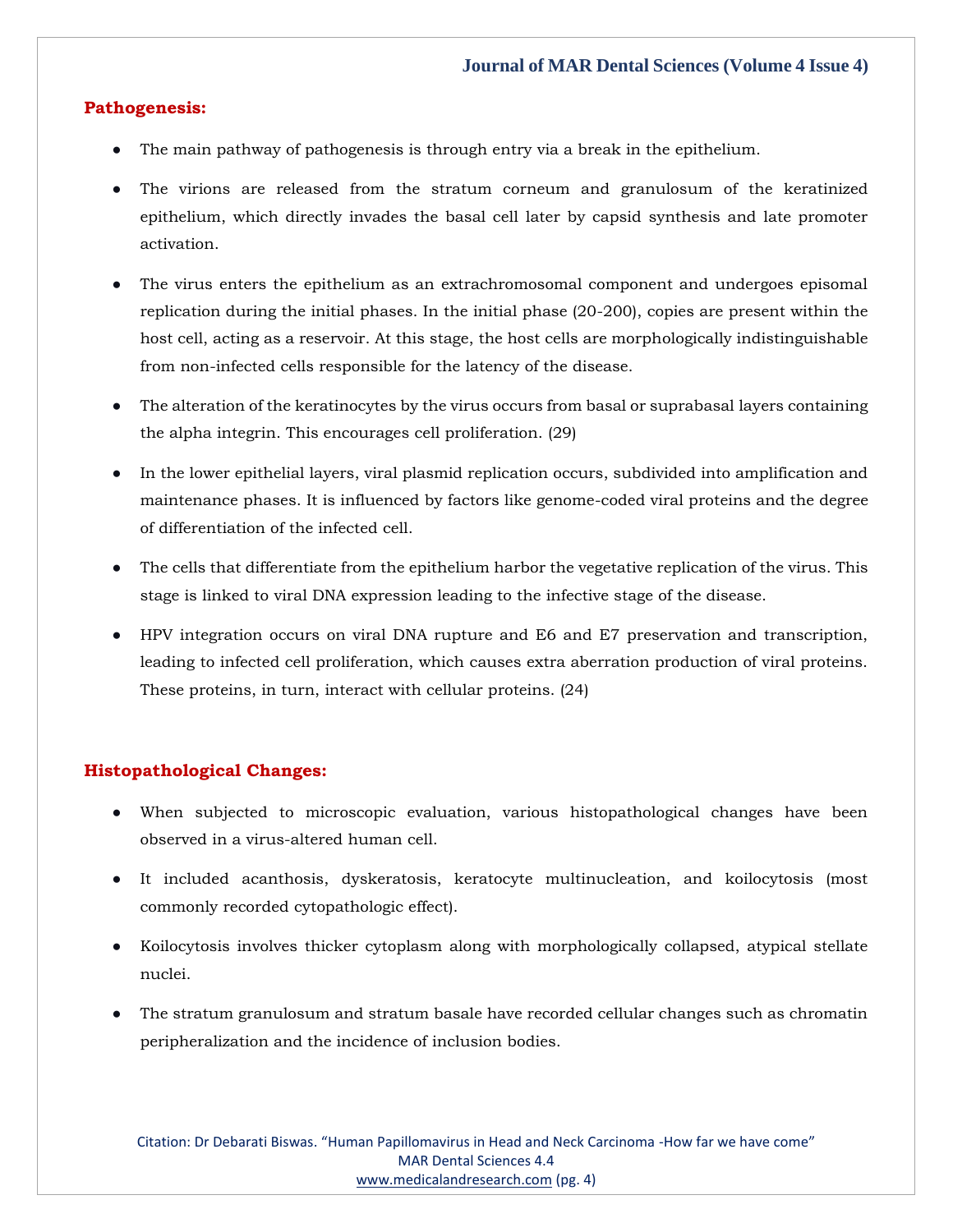● HPV-associated carcinogenesis mainly involves E6, E7 expression, which interferes with the P53 gene, thereby inhibiting apoptosis and dysregulation of the cell cycle by binding to pRb protein. (24)

## **Cytokeratin alteration**

- An epithelial tissue's intracytoplasmic cytoskeleton consists of cytokeratin intermediate filaments. They have been classified as HMWCKs & CMWCKs, acidic type (9-23), and primary type (1-8).
- The expression of cytokeratin depends on the type and terminal differentiation status and maturation of the epithelium. (30)
- Healthy or normal oral mucosa contains mainly C5, C5, C13, C14.
- These are also recorded in benign epithelial lesions.
- However, studies of the biopsy taken from oral mucosa revealed that females who were tested positive for HPV were found to express cytokeratin types 19,14,16,17.
- A significant expression of cytokeratin 19 was found in basal cell layers of HPV-positive DNA samples. (24)



Figure. 2 shows the cellular changes caused by the HPV(original)

Citation: Dr Debarati Biswas. "Human Papillomavirus in Head and Neck Carcinoma -How far we have come" MAR Dental Sciences 4.4 [www.medicalandresearch.com](http://www.medicalandresearch.com/) (pg. 5)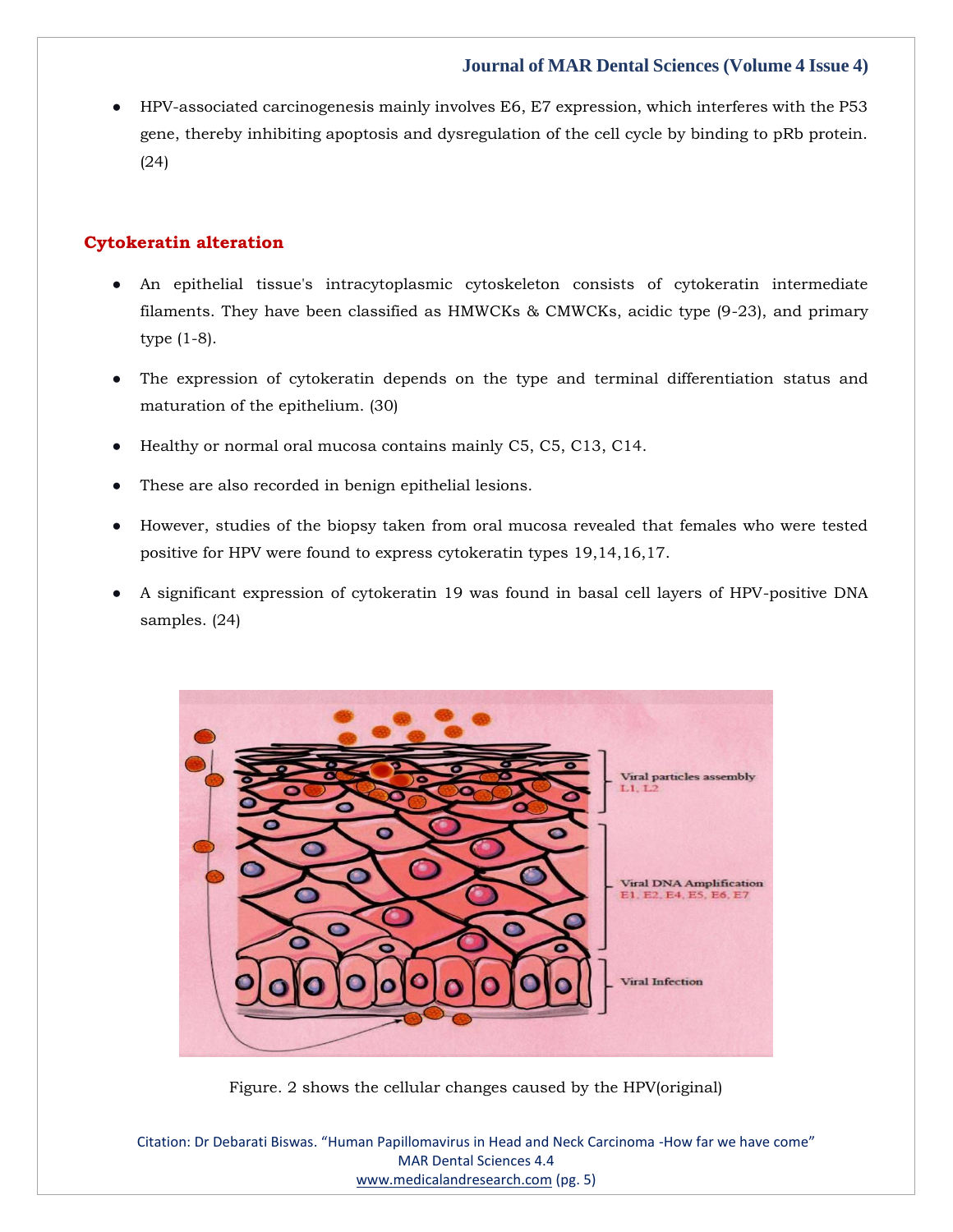### **Molecular Pathway**

- Experiments show that tumor cell viability is decreased when E6 and E7 are inhibited. This indicates that expression of the E6 and E7 oncoproteins is required for tumor maintenance in oropharyngeal cancers, as is seen in cervical cancers (15).
- Besides, E7 is the significant transforming oncogene during the early stages of carcinogenesis in HNSCC compared with E6, which seems to function at a later stage (16).
- When E6, E7, and E6/E7 are expressed under keratin 14 (K14) promoter regulation in transgenic mice, mice tend to develop tumors in their tongue and esophagus. This happened after they added 4-nitroquinoline-N-oxide in their drinking water.
- Tumor genesis in K14E6 mice decreased than in K14E7 mice (22% versus 95%). This was despite the nontransgenic mice having a tumor formation rate of 16%. (31)
- Despite a similar rate of tumor formation as the K14E7 mice, the K14E6E7 mice had an elevated rate of multiple invasive lesions with high-grade cancer. This characteristic hints that E6 and E7 function together to form invasive carcinoma in HNSCC.
- Interactions between E7 and the pRb pocket proteins p107 and p130, as well as the CDK inhibitors p21CIP1 and p27KIP1 (17-19), are described. When these critical regulatory proteins for the cell cycle are arrested, uncontrolled cellular proliferation and carcinogenesis are observed .E6, in agreement with E6AP, influences telomerase activity through activation of hTERT. Cellular immortalization results from the degradation of NFX1 (a transcription repressor of hTERT). fig 2.

#### **Human Papillomavirus in Head and Neck Cancer:**

Along with anti-apoptotic effects by degrading p53, E6 directly binds a pro-apoptotic protein Bak with E6AP, contributing to antiapoptosis (20). These transforming effects work in an association such that E6 prevents E7-induced apoptosis by imparting anti-apoptotic effects destroying p53 and Bak. E7 rescues E6 from the inhibition of p16INK4A by directly activating cyclins A and E and inactivating p16INK4A, bypassing its regulation (20,21).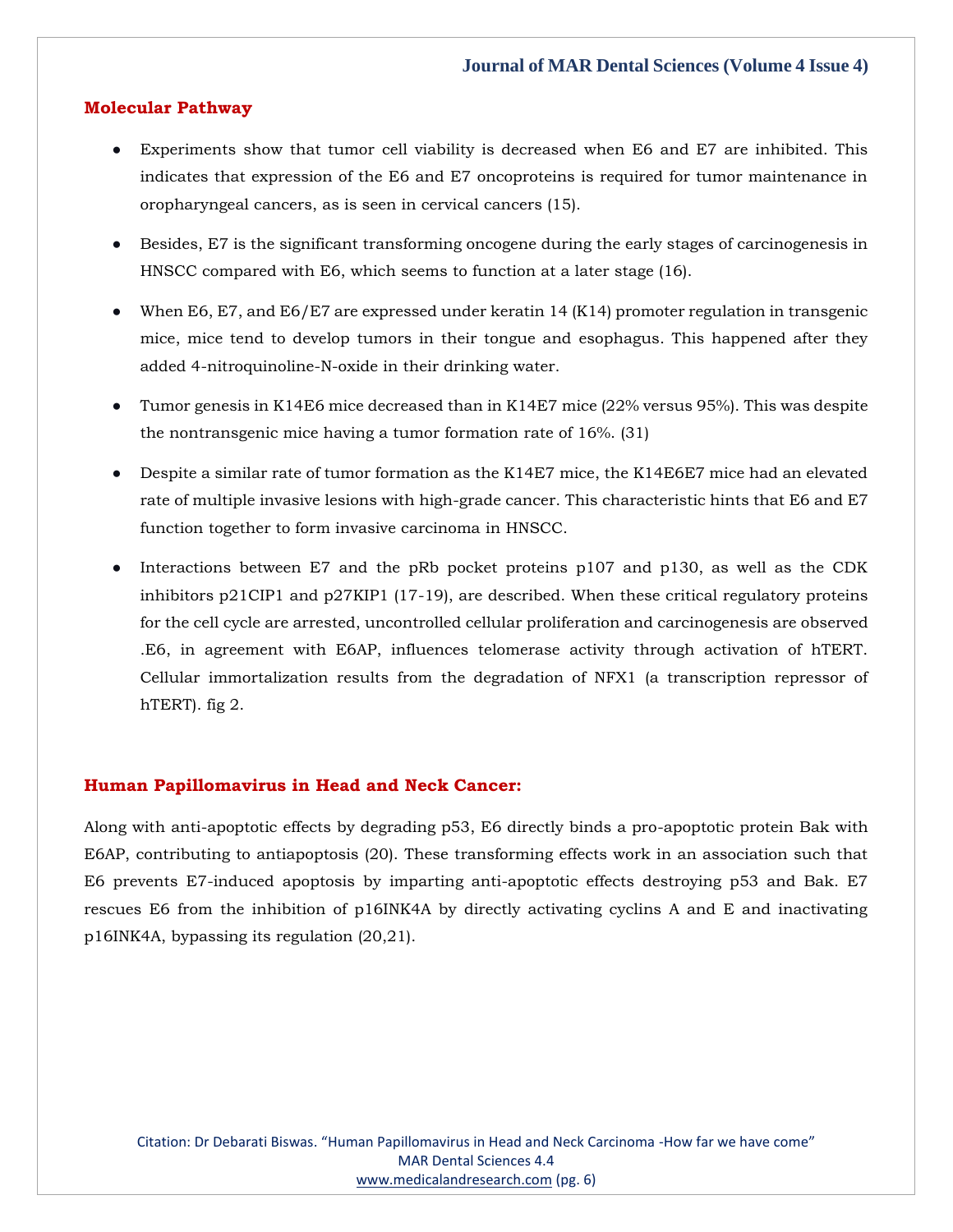## **Role of ART (Anti- Retroviral Therapy) In HPV Pathogenesis**

- According to the 2016 survey, globally, 36.7 million people were living with the Human Immunodeficiency Virus (HIV), of which 53% had access to antiretroviral therapy (ART) (UNAIDS 2017 Global HIV Statistics)
- However, ART turned out to be a double-edged sword, since, on the one hand, it helped to improve the life span of HIV affected people, it also made them more vulnerable to virus attack especially HPV(Human Papilloma Virus)
- Higher cancer risk in HIV/AIDS patients than the general population results from HIV-related immunosuppression that impairs oncogenic viral infection control. It is also recorded AIDSdefining cancers (ADC) like HPV -induced cervical cancer and non-AIDS-defining cancers (NADC) that include HPV -associated oropharyngeal and anal cancers.
- Various epidemiological investigations depicting diverse cohorts sustain the finding that oral manifestations of HPV infections progressed among HIV-positive subjects on long-term HAART ( PI)compared with patients not taking ART. (4,14)
- A study led to investigate HPV vaccine awareness, perspectives, and uptake in first-year college students discovered that a higher number of females(47.3%) were vaccinated instead of males. It was also found that most unvaccinated students were in their early stage of decision-making related to the vaccine. It suggested that students needed required prompt providers along with education concerning the susceptibility to HPV(2)

## **Treatment and Vaccination:**

- A possible correlation was presented in 1983 by Syrjänen et al. between HPV and oral lesions, including non-neoplastic, benign, and malignant lesions by the use of light microscopy as the tool of examination.
- In various squamous cell cancers of the oral epithelium, such as squamous cell papilloma, condyloma, and focal epithelial hyperplasia, HPV subtypes could be anticipated.
- Studies of HPV-induced carcinogenesis in oral mucosa also suggest similar pathogenesis to cervical mucosa targeting the p53 and pRb tumor suppressor pathways, resulting in cell cycle alteration.
- HPV penetration to normal and healthy mucosa is not possible in the absence of microscopic mucosal lesions. Even before HPV vaccination, the first line of defense in preventing oral cancer

Citation: Dr Debarati Biswas. "Human Papillomavirus in Head and Neck Carcinoma -How far we have come" MAR Dental Sciences 4.4 [www.medicalandresearch.com](http://www.medicalandresearch.com/) (pg. 7)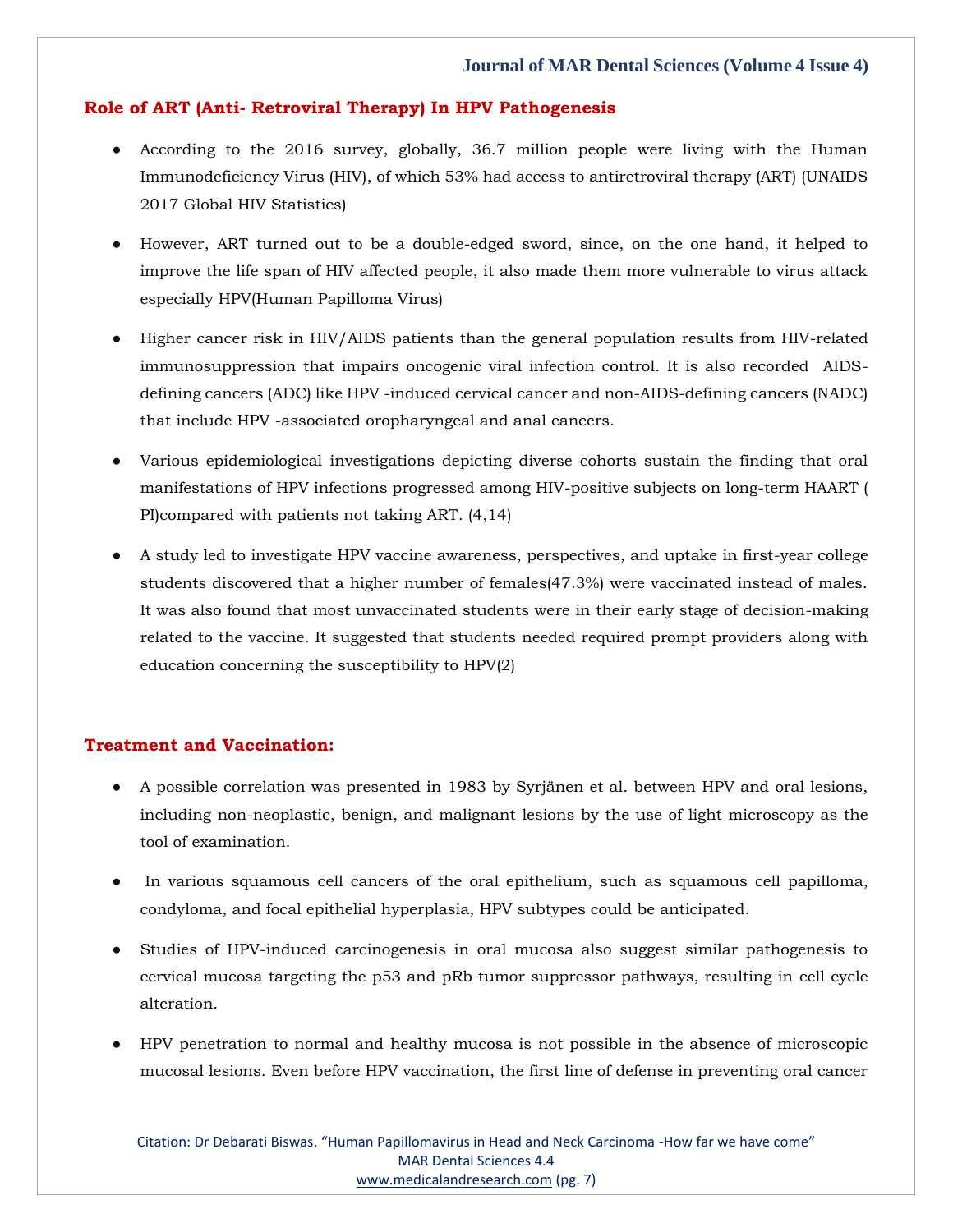should be the maintenance of a healthy oral cavity with clean oral hygiene without precancerous lesions.

- Both in Europe and the USA, the rising incidence of OPSCC, including tonsillar and tongue base cancers, has been attributed to an epidemic of HPV infection(27).
- HPV 16 and 18 account for about 70% of cervical cancer cases worldwide, with relatively small region-specific differences. HPV 16 and 18 are also responsible for more than 90% of HPVassociated non-cervical cancers, with HPV 16 accounting for a large majority of cases (7, 9, 22)
- A decrease in the incidence of cancer at HPV-unrelated sites has been reported in Japan, where about 35% of OPC and 25% of other oral cancers are HPV-positive(27)
- Although vaccine efficacy against oral HPV infection is not yet known in middle-aged adults, vaccination against HPV-positive OSCCs may reduce their prevalence, including tonsil and tongue-based cancers.
- Studies have shown that the qHPV vaccine protects against genital warts and premalignant anal neoplasms in males. (28)
- In an experiment, human kidney cells (293T) or immortalized keratinocytes (HaCaT) were exposed to HPV in the presence of nearly 5,000 biologically active compounds by implication of high-throughput screening. A subset of cell cycle inhibitors (including etoposide, aphidicolin, and 5-fluorouracil) arrests HPV infection. This outcome was also seen at low strengths that have no cell viability. On further examination, it was found that mitosis phase progression is required for HPV infection and early expression of the viral gene. Precisely, the early prophase segment of mitosis is the critical infection period. It is determined by arresting the cell cycle at the G2/M phase using the cyclin-dependent kinase (CDK) 1 inhibitor, purvalanol.
- The latest research shows that if the site of lesion is anywhere except the base of the tongue or tonsil, the vaccine is not needed.
- In most countries, the recommended average vaccination age group for females is  $11-26$  years, and the adolescent age range for males.
- The current vaccination strategy targeting cervical cancer caused by HPV will provide some amount of protection against oral squamous cell carcinoma.
- The possibility of vaccination against HPV-positive OSCC, including tonsil and tongue-based cancers, was reported to decrease the prevalence of oral HPV infection in middle-aged adults, even though vaccine efficacy against oral HPV infections is presently unknown.

Citation: Dr Debarati Biswas. "Human Papillomavirus in Head and Neck Carcinoma -How far we have come" MAR Dental Sciences 4.4 [www.medicalandresearch.com](http://www.medicalandresearch.com/) (pg. 8)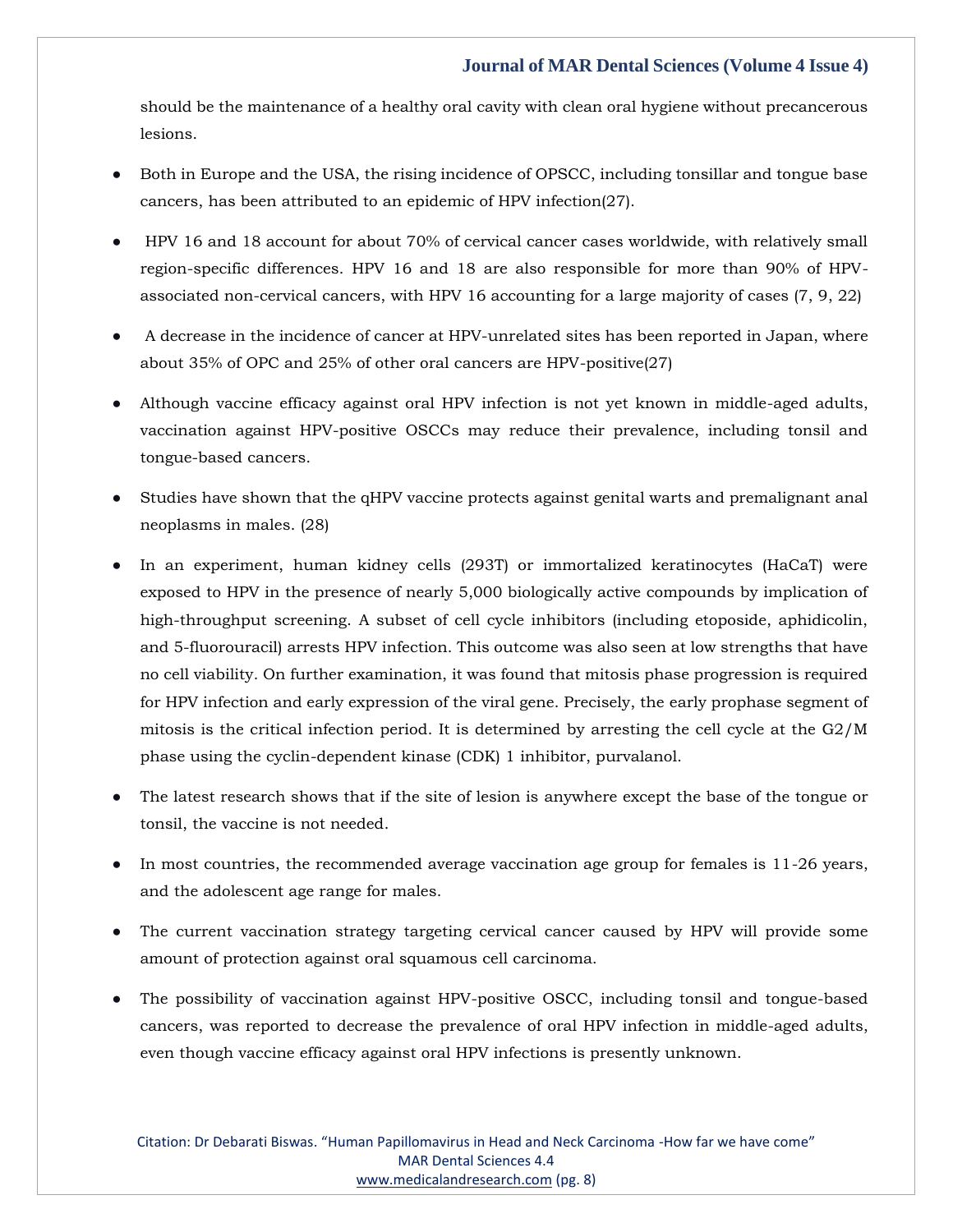## **Prevalent Vaccines for the HPV:**

- A study of approximately 3,200 women ages 27 to 45 years old found that Gardasil was 88 percent effective in preventing persistent infection, genital warts, vulvar and vaginal precancerous lesions, cervical precancerous lesions, and cervical cancers associated with HPV types covered by the vaccine. (3)
- The FDA,5th Oct 2018, approval of Gardasil 9{Human Papillomavirus Quadrivalent (Types 6, 11, 16, and 18) Vaccine, Recombinant} in women 27 -45 years of age is based on these results and findings from the long-term follow-up study.
- Efficacy data for Gardasil 9 in men 27-45 years of age can be inferred from the data described above for women 27-45 years of age and from Gardasil efficacy data in younger men (16-26 years of age) as well as data on immunogenicity from a trial in which 150 men 27-45 years of age received a 3-dose regimen of Gardasil over six months.
- A total of 13,000 men and women were tested for the safety of Gardasil 9. As far as adverse reactions are concerned, pain, swelling, redness, and headaches were reported most frequently.
- A Cochrane review, which included both mono- and bivalent HPV vaccines, indicates that all offered good protection against cervical intraepithelial neoplasia of grade 2 and 3 (CIN2 and CIN3), and in situ adenocarcinomas associated with HPV 16/18 infection among young women who had not been previously infected with hrHPV or HPV 16/18. (1)
- Based on Cobas 4800 testing, Cobas showed a low cross-reactivity with low-risk human papillomavirus (lrHPV), a discordance rate of 3.74% between pre-aliquots and post-aliquots, and failure rates of 4.57% and 1.16%, respectively, after vortexing and swirling. In this study, Cobas test sensitivity, accuracy, and reproducibility were demonstrated for 14 high-risk HPV (hrHPV) genotypes.
- Men, especially those with sex with men, may be able to benefit from a vaccination as it may reduce the population prevalence of HPV and provide direct protection against genital warts and anal and penile cancer. Although the relationship between HPV infection and oral cancer has been well documented, oral cancer has also been linked to different(27)
- Preventive goals should focus on avoiding HPV-related lesions. The current HPV vaccination strategy for cervical cancer will prevent the development of some oral squamous cell cancer, as broadly defined, as well as some anogenital carcinomas, such as anal, penile, and vulvar cancers.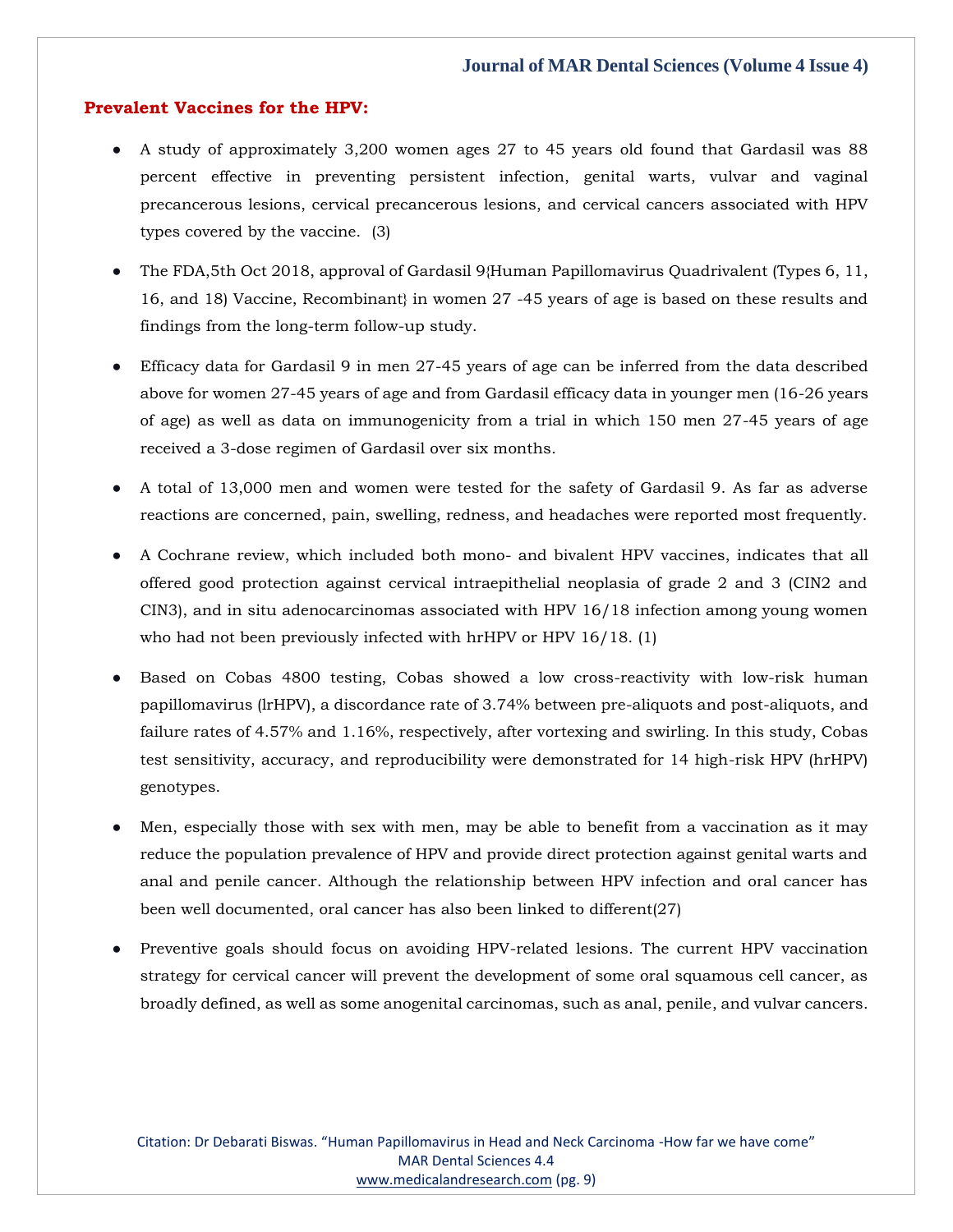### **Vaccination and Pregnancy:**

Human Papilloma Vaccines are contraindicated during pregnancy and are delayed if a woman is found pregnant after the vaccine series initiation. The rest of the doses are administered after the completion of pregnancy. No extra intervention is needed in case of accidental vaccine administration during pregnancy. This is done to avoid risk to the fetus by administering live, attenuated virus and live bacterial vaccines. (26).In case of HPV infection of a mother, it is advisable to monitor the patient by regular PAP smear and provide immunity to the child by administering the vaccine.

## **Conclusion:**

Several reports claim to find a relation between HPV infection and cancer of the head and neck, especially the oral mucosa. The primary and secondary factors must, however, be considered and categorized to avoid independent results. The results of controlled studies are affected by many factors, such as the study groups, the methods, racial and sexist differences, and particular anatomical sites of the mouth and oral cavity. It is imperative for clinicians treating orofacial carcinoma cases to know about HPV vaccination and be informed of developments in technology for reducing HPV-related infections and cancers. A lot of trials and research is yet to be done to study the effect of vaccines on the HPV-induced HNSCC.

#### **Acknowledgment:**

I would like to acknowledge the Department of Oral and Maxillofacial Pathology and the Microbiology Department of my esteemed institution for their constant and unwavering support. Without their guidance and feedback, this project would never have become a reality.

## **References**

1.[Arbyn M, Xu L. "Efficacy and safety of prophylactic HPV vaccines. A Cochrane review of randomized](https://www.google.com/search?q=Efficacy+and+safety+of+prophylactic+HPV+vaccines.+A+Cochrane+review+of+randomized+trials&oq=Efficacy+and+safety+of+prophylactic+HPV+vaccines.+A+Cochrane+review+of+randomized+trials&aqs=chrome..69i57.1234j0j7&sourceid=chrome&ie=UTF-8)  [trials". Expert Rev Vaccines. 2018;17\(12\):1085–](https://www.google.com/search?q=Efficacy+and+safety+of+prophylactic+HPV+vaccines.+A+Cochrane+review+of+randomized+trials&oq=Efficacy+and+safety+of+prophylactic+HPV+vaccines.+A+Cochrane+review+of+randomized+trials&aqs=chrome..69i57.1234j0j7&sourceid=chrome&ie=UTF-8)91.

2.[Barnard M, George P, Perryman ML, Wolff LA. "Human papillomavirus \(HPV\) vaccine knowledge,](https://www.google.com/search?q=Human+papillomavirus+%28HPV%29+vaccine+knowledge%2C+attitudes%2C+and+uptake+in+college+students%3A+Implications+from+the+Precaution+Adoption+Process+Model&sxsrf=AOaemvI-7OLfDG3nxOhdZKERkeNpNMQ5Nw%3A1641890110360&ei=PkHdYYXEFbGUseMP49Se4AE&ved=0ahUKEwiF26ampan1AhUxSmwGHWOqBxwQ4dUDCA4&uact=5&oq=Human+papillomavirus+%28HPV%29+vaccine+knowledge%2C+attitudes%2C+and+uptake+in+college+students%3A+Implications+from+the+Precaution+Adoption+Process+Model&gs_lcp=Cgdnd3Mtd2l6EAMyBwgjEOoCECcyBwgjEOoCECcyBwgjEOoCECcyBwgjEOoCECcyBwgjEOoCECcyBwgjEOoCECcyBwgjEOoCECcyBwgjEOoCECcyBwgjEOoCECcyBwgjEOoCECdKBAhBGABKBAhGGABQ9wVY9wVgzghoAXACeACAAQCIAQCSAQCYAQCgAQGgAQKwAQrAAQE&sclient=gws-wiz)  attitudes, and uptake in college st[udents: Implications from the Precaution Adoption Process Model".](https://www.google.com/search?q=Human+papillomavirus+%28HPV%29+vaccine+knowledge%2C+attitudes%2C+and+uptake+in+college+students%3A+Implications+from+the+Precaution+Adoption+Process+Model&sxsrf=AOaemvI-7OLfDG3nxOhdZKERkeNpNMQ5Nw%3A1641890110360&ei=PkHdYYXEFbGUseMP49Se4AE&ved=0ahUKEwiF26ampan1AhUxSmwGHWOqBxwQ4dUDCA4&uact=5&oq=Human+papillomavirus+%28HPV%29+vaccine+knowledge%2C+attitudes%2C+and+uptake+in+college+students%3A+Implications+from+the+Precaution+Adoption+Process+Model&gs_lcp=Cgdnd3Mtd2l6EAMyBwgjEOoCECcyBwgjEOoCECcyBwgjEOoCECcyBwgjEOoCECcyBwgjEOoCECcyBwgjEOoCECcyBwgjEOoCECcyBwgjEOoCECcyBwgjEOoCECcyBwgjEOoCECdKBAhBGABKBAhGGABQ9wVY9wVgzghoAXACeACAAQCIAQCSAQCYAQCgAQGgAQKwAQrAAQE&sclient=gws-wiz)  [PLoS One. 2017;12\(8\):e0182266.](https://www.google.com/search?q=Human+papillomavirus+%28HPV%29+vaccine+knowledge%2C+attitudes%2C+and+uptake+in+college+students%3A+Implications+from+the+Precaution+Adoption+Process+Model&sxsrf=AOaemvI-7OLfDG3nxOhdZKERkeNpNMQ5Nw%3A1641890110360&ei=PkHdYYXEFbGUseMP49Se4AE&ved=0ahUKEwiF26ampan1AhUxSmwGHWOqBxwQ4dUDCA4&uact=5&oq=Human+papillomavirus+%28HPV%29+vaccine+knowledge%2C+attitudes%2C+and+uptake+in+college+students%3A+Implications+from+the+Precaution+Adoption+Process+Model&gs_lcp=Cgdnd3Mtd2l6EAMyBwgjEOoCECcyBwgjEOoCECcyBwgjEOoCECcyBwgjEOoCECcyBwgjEOoCECcyBwgjEOoCECcyBwgjEOoCECcyBwgjEOoCECcyBwgjEOoCECcyBwgjEOoCECdKBAhBGABKBAhGGABQ9wVY9wVgzghoAXACeACAAQCIAQCSAQCYAQCgAQGgAQKwAQrAAQE&sclient=gws-wiz)

3.Office of the Commissioner. "FDA approves expanded use of Gardasil 9 to include individuals 27 through 45 years old" [Internet]. Fda.gov. 2018 [cited 2021 Jul 9]. Available from:

Citation: Dr Debarati Biswas. "Human Papillomavirus in Head and Neck Carcinoma -How far we have come" MAR Dental Sciences 4.4 [www.medicalandresearch.com](http://www.medicalandresearch.com/) (pg. 10)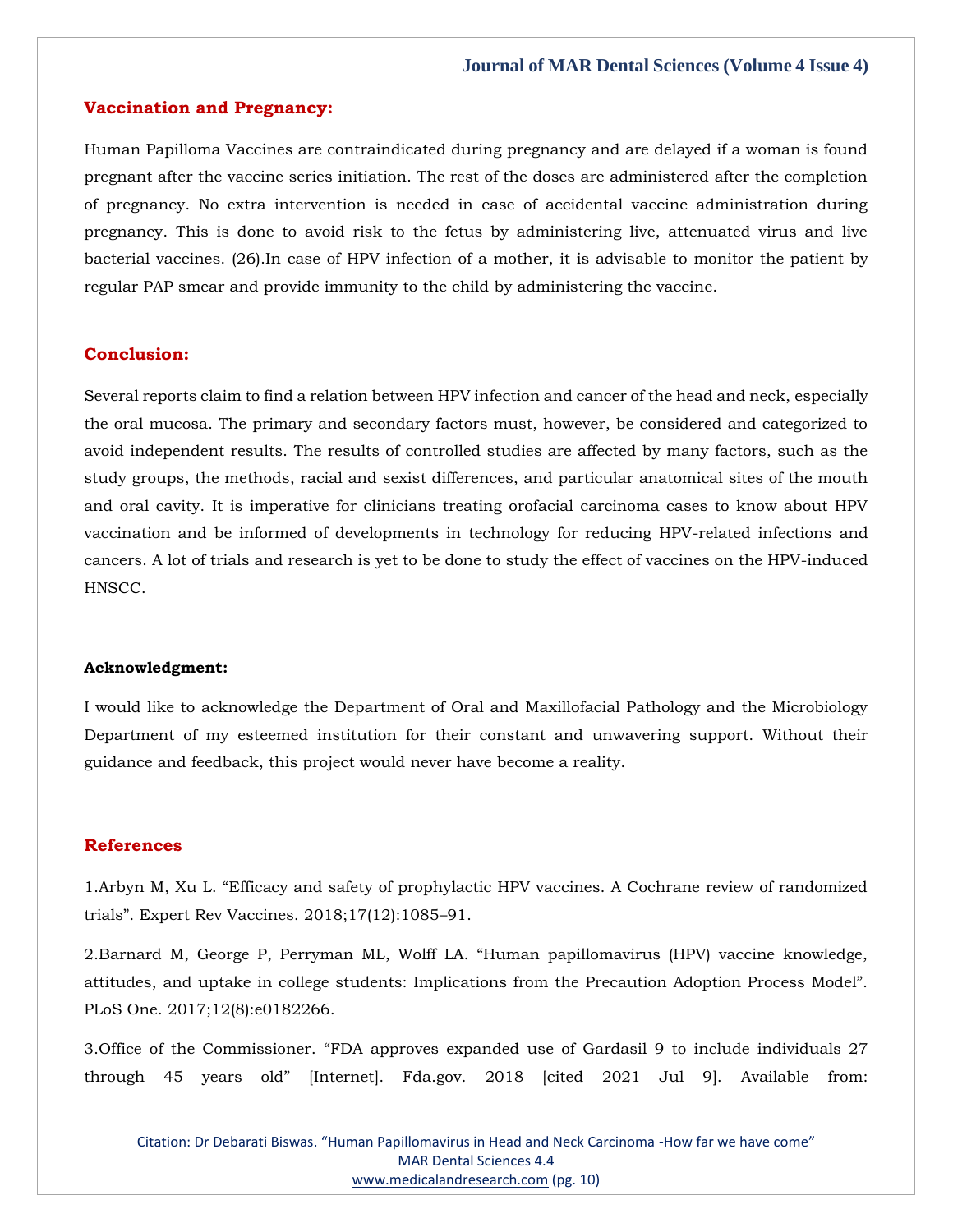https://www.fda.gov/news-events/press-announcements/fda-approves-expanded-use-gardasil-9 include-individuals-27-through-45-years-old

4. Alam S, Chatterjee S, Kang SD, Milici J, Biryukov J, Chen H, et al. "Anti-Retroviral Protease Inhibitors regulate Human Papillomavirus 16 infection of primary oral and cervical epithelium". Cancers (Basel) [Internet]. 2020;12(9). Available from: http://dx.doi.org/10.3390/cancers12092664

5[.Buck CB, Cheng N, Thompson CD, Lowy DR, Steven AC, Schiller JT, et al.](https://www.google.com/search?q=Arrangement+of+L2+within+the+papillomavirus+capsid&sxsrf=AOaemvL5gRsaUd71l4nJm2QPz4hwRwm_fw%3A1641890551556&ei=90LdYc-eIbibseMPoMmP4AQ&ved=0ahUKEwiP9tb4pqn1AhW4TWwGHaDkA0wQ4dUDCA4&uact=5&oq=Arrangement+of+L2+within+the+papillomavirus+capsid&gs_lcp=Cgdnd3Mtd2l6EAMyBwgjEOoCECcyBwgjEOoCECcyBwgjEOoCECcyBwgjEOoCECcyBwgjEOoCECcyBwgjEOoCECcyBwgjEOoCECcyBwgjEOoCECcyBwgjEOoCECcyBwgjEOoCECdKBAhBGABKBAhGGABQoQJYoQJg8QNoAXAAeACAAQCIAQCSAQCYAQCgAQGgAQKwAQrAAQE&sclient=gws-wiz) "Arrangement of L2 within the papillomavirus capsid"[. J Virol. 2008;82\(11\):5190](https://www.google.com/search?q=Arrangement+of+L2+within+the+papillomavirus+capsid&sxsrf=AOaemvL5gRsaUd71l4nJm2QPz4hwRwm_fw%3A1641890551556&ei=90LdYc-eIbibseMPoMmP4AQ&ved=0ahUKEwiP9tb4pqn1AhW4TWwGHaDkA0wQ4dUDCA4&uact=5&oq=Arrangement+of+L2+within+the+papillomavirus+capsid&gs_lcp=Cgdnd3Mtd2l6EAMyBwgjEOoCECcyBwgjEOoCECcyBwgjEOoCECcyBwgjEOoCECcyBwgjEOoCECcyBwgjEOoCECcyBwgjEOoCECcyBwgjEOoCECcyBwgjEOoCECcyBwgjEOoCECdKBAhBGABKBAhGGABQoQJYoQJg8QNoAXAAeACAAQCIAQCSAQCYAQCgAQGgAQKwAQrAAQE&sclient=gws-wiz)–7.

6[.Villiers EM, C F, Tr B, Hu B, Hausen H.](https://www.google.com/search?q=Classification+of+papillomaviruses&sxsrf=AOaemvLcr8Iw4shuAtefsyyZFSndIr_4pA%3A1641890571485&ei=C0PdYZyDHYiRseMPveORoA4&ved=0ahUKEwjctJeCp6n1AhWISGwGHb1xBOQQ4dUDCA4&uact=5&oq=Classification+of+papillomaviruses&gs_lcp=Cgdnd3Mtd2l6EAMyBQgAEIAEMgQIABAKOgcIIxDqAhAnSgQIQRgASgQIRhgAUNIFWNIFYP8HaAFwAHgAgAHGAYgBxgGSAQMwLjGYAQCgAQGgAQKwAQrAAQE&sclient=gws-wiz) "Classification of papillomaviruses". Virology. 2004;324:17– [27.](https://www.google.com/search?q=Classification+of+papillomaviruses&sxsrf=AOaemvLcr8Iw4shuAtefsyyZFSndIr_4pA%3A1641890571485&ei=C0PdYZyDHYiRseMPveORoA4&ved=0ahUKEwjctJeCp6n1AhWISGwGHb1xBOQQ4dUDCA4&uact=5&oq=Classification+of+papillomaviruses&gs_lcp=Cgdnd3Mtd2l6EAMyBQgAEIAEMgQIABAKOgcIIxDqAhAnSgQIQRgASgQIRhgAUNIFWNIFYP8HaAFwAHgAgAHGAYgBxgGSAQMwLjGYAQCgAQGgAQKwAQrAAQE&sclient=gws-wiz)

7[.Muñoz N, Bosch FX, de Sanjosé S, Herrero R, Castellsagué X, Shah KV, et al.](https://www.google.com/search?q=Epidemiologic+classification+of+human+papillomavirus+types+associated+with+cervical+cancer&sxsrf=AOaemvKOG0-m789qzaAj4rSQWmuBDSdmMQ%3A1641890588898&ei=HEPdYa-iNvWdseMP4tOkoA4&ved=0ahUKEwivoL6Kp6n1AhX1TmwGHeIpCeQQ4dUDCA4&uact=5&oq=Epidemiologic+classification+of+human+papillomavirus+types+associated+with+cervical+cancer&gs_lcp=Cgdnd3Mtd2l6EAMyBQgAEIAEOgcIIxDqAhAnSgQIQRgASgQIRhgAUMUFWMUFYMEHaAFwAngAgAHLAYgBywGSAQMyLTGYAQCgAQGgAQKwAQrAAQE&sclient=gws-wiz) "Epidemiologic [classification of human papillomavirus types associated with cervical cancer](https://www.google.com/search?q=Epidemiologic+classification+of+human+papillomavirus+types+associated+with+cervical+cancer&sxsrf=AOaemvKOG0-m789qzaAj4rSQWmuBDSdmMQ%3A1641890588898&ei=HEPdYa-iNvWdseMP4tOkoA4&ved=0ahUKEwivoL6Kp6n1AhX1TmwGHeIpCeQQ4dUDCA4&uact=5&oq=Epidemiologic+classification+of+human+papillomavirus+types+associated+with+cervical+cancer&gs_lcp=Cgdnd3Mtd2l6EAMyBQgAEIAEOgcIIxDqAhAnSgQIQRgASgQIRhgAUMUFWMUFYMEHaAFwAngAgAHLAYgBywGSAQMyLTGYAQCgAQGgAQKwAQrAAQE&sclient=gws-wiz)". N Engl J Med. [2003;348\(6\):518](https://www.google.com/search?q=Epidemiologic+classification+of+human+papillomavirus+types+associated+with+cervical+cancer&sxsrf=AOaemvKOG0-m789qzaAj4rSQWmuBDSdmMQ%3A1641890588898&ei=HEPdYa-iNvWdseMP4tOkoA4&ved=0ahUKEwivoL6Kp6n1AhX1TmwGHeIpCeQQ4dUDCA4&uact=5&oq=Epidemiologic+classification+of+human+papillomavirus+types+associated+with+cervical+cancer&gs_lcp=Cgdnd3Mtd2l6EAMyBQgAEIAEOgcIIxDqAhAnSgQIQRgASgQIRhgAUMUFWMUFYMEHaAFwAngAgAHLAYgBywGSAQMyLTGYAQCgAQGgAQKwAQrAAQE&sclient=gws-wiz)–27.

8[.Bosch FX, Lorincz A, Muñoz N, Meijer CJLM, Shah KV.](https://www.google.com/search?q=The+causal+relation+between+human+papillomavirus+and+cervical+cancer&sxsrf=AOaemvJ7OBs3hIjFND7qS-jo_uaXmd0W5A%3A1641890608595&ei=MEPdYYbSI72gseMP1O22qAw&ved=0ahUKEwiGqvCTp6n1AhU9UGwGHdS2DcUQ4dUDCA4&uact=5&oq=The+causal+relation+between+human+papillomavirus+and+cervical+cancer&gs_lcp=Cgdnd3Mtd2l6EAMyBQgAEIAEMgYIABAWEB46BwgjEOoCECdKBAhBGABKBAhGGABQ-AVY-AVgkwhoAXACeACAAdQBiAHUAZIBAzItMZgBAKABAaABArABCsABAQ&sclient=gws-wiz) "The causal relation between human [papillomavirus and cervical cancer](https://www.google.com/search?q=The+causal+relation+between+human+papillomavirus+and+cervical+cancer&sxsrf=AOaemvJ7OBs3hIjFND7qS-jo_uaXmd0W5A%3A1641890608595&ei=MEPdYYbSI72gseMP1O22qAw&ved=0ahUKEwiGqvCTp6n1AhU9UGwGHdS2DcUQ4dUDCA4&uact=5&oq=The+causal+relation+between+human+papillomavirus+and+cervical+cancer&gs_lcp=Cgdnd3Mtd2l6EAMyBQgAEIAEMgYIABAWEB46BwgjEOoCECdKBAhBGABKBAhGGABQ-AVY-AVgkwhoAXACeACAAdQBiAHUAZIBAzItMZgBAKABAaABArABCsABAQ&sclient=gws-wiz)". J Clin Pathol. 2002;55(4):244–65.

9[.van der Marel J, Berkhof J, Ordi J, Torné A, Del Pino M, van Baars R, et al.](https://www.google.com/search?q=Attributing+oncogenic+human+Papillomavirus+genotypes+to+high-grade+cervical+neoplasia%3A+Which+type+causes+the+lesion%3F&sxsrf=AOaemvIyL1eXVfUPJy0lQbtCl5xC3DBkLw%3A1641890630727&ei=RkPdYc6uK7aVseMPlZOHiAc&ved=0ahUKEwjO6baep6n1AhW2SmwGHZXJAXEQ4dUDCA4&uact=5&oq=Attributing+oncogenic+human+Papillomavirus+genotypes+to+high-grade+cervical+neoplasia%3A+Which+type+causes+the+lesion%3F&gs_lcp=Cgdnd3Mtd2l6EAMyBwgjEOoCECcyBwgjEOoCECcyBwgjEOoCECcyBwgjEOoCECcyBwgjEOoCECcyBwgjEOoCECcyBwgjEOoCECcyBwgjEOoCECcyBwgjEOoCECcyBwgjEOoCECdKBAhBGABKBAhGGABQ7QVY7QVgkQhoAXACeACAAQCIAQCSAQCYAQCgAQGgAQKwAQrAAQE&sclient=gws-wiz) "Attributing oncogenic [human Papillomavirus genotypes to high-grade cervical neoplasia: Which type causes the lesion?](https://www.google.com/search?q=Attributing+oncogenic+human+Papillomavirus+genotypes+to+high-grade+cervical+neoplasia%3A+Which+type+causes+the+lesion%3F&sxsrf=AOaemvIyL1eXVfUPJy0lQbtCl5xC3DBkLw%3A1641890630727&ei=RkPdYc6uK7aVseMPlZOHiAc&ved=0ahUKEwjO6baep6n1AhW2SmwGHZXJAXEQ4dUDCA4&uact=5&oq=Attributing+oncogenic+human+Papillomavirus+genotypes+to+high-grade+cervical+neoplasia%3A+Which+type+causes+the+lesion%3F&gs_lcp=Cgdnd3Mtd2l6EAMyBwgjEOoCECcyBwgjEOoCECcyBwgjEOoCECcyBwgjEOoCECcyBwgjEOoCECcyBwgjEOoCECcyBwgjEOoCECcyBwgjEOoCECcyBwgjEOoCECcyBwgjEOoCECdKBAhBGABKBAhGGABQ7QVY7QVgkQhoAXACeACAAQCIAQCSAQCYAQCgAQGgAQKwAQrAAQE&sclient=gws-wiz)" Am [J Surg Pathol. 2015;39\(4\):496](https://www.google.com/search?q=Attributing+oncogenic+human+Papillomavirus+genotypes+to+high-grade+cervical+neoplasia%3A+Which+type+causes+the+lesion%3F&sxsrf=AOaemvIyL1eXVfUPJy0lQbtCl5xC3DBkLw%3A1641890630727&ei=RkPdYc6uK7aVseMPlZOHiAc&ved=0ahUKEwjO6baep6n1AhW2SmwGHZXJAXEQ4dUDCA4&uact=5&oq=Attributing+oncogenic+human+Papillomavirus+genotypes+to+high-grade+cervical+neoplasia%3A+Which+type+causes+the+lesion%3F&gs_lcp=Cgdnd3Mtd2l6EAMyBwgjEOoCECcyBwgjEOoCECcyBwgjEOoCECcyBwgjEOoCECcyBwgjEOoCECcyBwgjEOoCECcyBwgjEOoCECcyBwgjEOoCECcyBwgjEOoCECcyBwgjEOoCECdKBAhBGABKBAhGGABQ7QVY7QVgkQhoAXACeACAAQCIAQCSAQCYAQCgAQGgAQKwAQrAAQE&sclient=gws-wiz)–504.

10[.Walboomers JM, Jacobs MV, Manos MM, Bosch FX, Kummer JA, Shah KV, et al.](https://www.google.com/search?q=Human+papillomavirus+is+a+necessary+cause+of+invasive+cervical+cancer+worldwide&sxsrf=AOaemvJZgpNeBzTpFlPHERX479TYXiCDkA%3A1641890652294&ei=XEPdYcO3EZqZseMP_JyyqA8&ved=0ahUKEwjD1duop6n1AhWaTGwGHXyODPUQ4dUDCA4&uact=5&oq=Human+papillomavirus+is+a+necessary+cause+of+invasive+cervical+cancer+worldwide&gs_lcp=Cgdnd3Mtd2l6EAMyBQgAEIAEOgcIIxDqAhAnSgQIQRgASgQIRhgAUMoFWMoFYIYIaAFwAHgAgAGlAogBpQKSAQMyLTGYAQCgAQGgAQKwAQrAAQE&sclient=gws-wiz) "Human [papillomavirus is a necessary cause of invasive cervical cancer worldwide](https://www.google.com/search?q=Human+papillomavirus+is+a+necessary+cause+of+invasive+cervical+cancer+worldwide&sxsrf=AOaemvJZgpNeBzTpFlPHERX479TYXiCDkA%3A1641890652294&ei=XEPdYcO3EZqZseMP_JyyqA8&ved=0ahUKEwjD1duop6n1AhWaTGwGHXyODPUQ4dUDCA4&uact=5&oq=Human+papillomavirus+is+a+necessary+cause+of+invasive+cervical+cancer+worldwide&gs_lcp=Cgdnd3Mtd2l6EAMyBQgAEIAEOgcIIxDqAhAnSgQIQRgASgQIRhgAUMoFWMoFYIYIaAFwAHgAgAGlAogBpQKSAQMyLTGYAQCgAQGgAQKwAQrAAQE&sclient=gws-wiz)". J Pathol. 1999;189(1):12–9.

11[.Bray F, Ferlay J, Laversanne M, Brewster DH, Gombe Mbalawa C, Kohler B, et al.](https://www.google.com/search?q=Cancer+Incidence+in+Five+Continents%3A+Inclusion+criteria%2C+highlights+from+Volume+X+and+the+global+status+of+cancer+registration%3A+Cancer+Incidence+in+Five+Continents&sxsrf=AOaemvKw_oRSwEN8UiYfYcNHKnUcdWv7Cg%3A1641890668611&ei=bEPdYZjOJJ6SseMP462WuAY&ved=0ahUKEwiYtL-wp6n1AhUeSWwGHeOWBWcQ4dUDCA4&uact=5&oq=Cancer+Incidence+in+Five+Continents%3A+Inclusion+criteria%2C+highlights+from+Volume+X+and+the+global+status+of+cancer+registration%3A+Cancer+Incidence+in+Five+Continents&gs_lcp=Cgdnd3Mtd2l6EAMyBwgjEOoCECcyBwgjEOoCECcyBwgjEOoCECcyBwgjEOoCECcyBwgjEOoCECcyBwgjEOoCECcyBwgjEOoCECcyBwgjEOoCECcyBwgjEOoCECcyBwgjEOoCECdKBAhBGABKBAhGGABQ0gVY0gVgtAhoAXACeACAAQCIAQCSAQCYAQCgAQGgAQKwAQrAAQE&sclient=gws-wiz) "Cancer Incidence [in Five Continents: Inclusion criteria, highlights from Volume X and the global status of cancer](https://www.google.com/search?q=Cancer+Incidence+in+Five+Continents%3A+Inclusion+criteria%2C+highlights+from+Volume+X+and+the+global+status+of+cancer+registration%3A+Cancer+Incidence+in+Five+Continents&sxsrf=AOaemvKw_oRSwEN8UiYfYcNHKnUcdWv7Cg%3A1641890668611&ei=bEPdYZjOJJ6SseMP462WuAY&ved=0ahUKEwiYtL-wp6n1AhUeSWwGHeOWBWcQ4dUDCA4&uact=5&oq=Cancer+Incidence+in+Five+Continents%3A+Inclusion+criteria%2C+highlights+from+Volume+X+and+the+global+status+of+cancer+registration%3A+Cancer+Incidence+in+Five+Continents&gs_lcp=Cgdnd3Mtd2l6EAMyBwgjEOoCECcyBwgjEOoCECcyBwgjEOoCECcyBwgjEOoCECcyBwgjEOoCECcyBwgjEOoCECcyBwgjEOoCECcyBwgjEOoCECcyBwgjEOoCECcyBwgjEOoCECdKBAhBGABKBAhGGABQ0gVY0gVgtAhoAXACeACAAQCIAQCSAQCYAQCgAQGgAQKwAQrAAQE&sclient=gws-wiz)  [registration: Cancer Incidence in Five Continents](https://www.google.com/search?q=Cancer+Incidence+in+Five+Continents%3A+Inclusion+criteria%2C+highlights+from+Volume+X+and+the+global+status+of+cancer+registration%3A+Cancer+Incidence+in+Five+Continents&sxsrf=AOaemvKw_oRSwEN8UiYfYcNHKnUcdWv7Cg%3A1641890668611&ei=bEPdYZjOJJ6SseMP462WuAY&ved=0ahUKEwiYtL-wp6n1AhUeSWwGHeOWBWcQ4dUDCA4&uact=5&oq=Cancer+Incidence+in+Five+Continents%3A+Inclusion+criteria%2C+highlights+from+Volume+X+and+the+global+status+of+cancer+registration%3A+Cancer+Incidence+in+Five+Continents&gs_lcp=Cgdnd3Mtd2l6EAMyBwgjEOoCECcyBwgjEOoCECcyBwgjEOoCECcyBwgjEOoCECcyBwgjEOoCECcyBwgjEOoCECcyBwgjEOoCECcyBwgjEOoCECcyBwgjEOoCECcyBwgjEOoCECdKBAhBGABKBAhGGABQ0gVY0gVgtAhoAXACeACAAQCIAQCSAQCYAQCgAQGgAQKwAQrAAQE&sclient=gws-wiz)" Volume X. Int J Cancer. 2015;137(9):2060–71.

12[.Sun JR, Kim SM, Seo MH, Kim MJ, Lee JH, Myoung H.](https://www.google.com/search?q=Oral+cancer+incidence+based+on+annual+cancer+statistics+in+Korea&sxsrf=AOaemvKJJid3Drei5Zx3TkSweQ5gZb6HAA%3A1641890688996&ei=gEPdYaebPKaUseMP_-CgmA0&ved=0ahUKEwin25u6p6n1AhUmSmwGHX8wCNMQ4dUDCA4&uact=5&oq=Oral+cancer+incidence+based+on+annual+cancer+statistics+in+Korea&gs_lcp=Cgdnd3Mtd2l6EAM6BwgjEOoCECdKBAhBGABKBAhGGABQ9wZY9wZg7QloAXACeACAAfUBiAH1AZIBAzItMZgBAKABAaABArABCsABAQ&sclient=gws-wiz) "Oral cancer incidence based on annual cancer statistics in Korea"[. J Korean Assoc Oral Maxillofac Surg. 2012;38\(1\):20.](https://www.google.com/search?q=Oral+cancer+incidence+based+on+annual+cancer+statistics+in+Korea&sxsrf=AOaemvKJJid3Drei5Zx3TkSweQ5gZb6HAA%3A1641890688996&ei=gEPdYaebPKaUseMP_-CgmA0&ved=0ahUKEwin25u6p6n1AhUmSmwGHX8wCNMQ4dUDCA4&uact=5&oq=Oral+cancer+incidence+based+on+annual+cancer+statistics+in+Korea&gs_lcp=Cgdnd3Mtd2l6EAM6BwgjEOoCECdKBAhBGABKBAhGGABQ9wZY9wZg7QloAXACeACAAfUBiAH1AZIBAzItMZgBAKABAaABArABCsABAQ&sclient=gws-wiz)

13.Ramqvist T, Dalianis T. "[An epidemic of oropharyngeal squamous cell carcinoma \(OSCC\) due to](https://www.google.com/search?q=An+epidemic+of+oropharyngeal+squamous+cell+carcinoma+%28OSCC%29+due+to+human+papillomavirus+%28HPV%29+infection+and+aspects+of+treatment+and+prevention&sxsrf=AOaemvJ878z_wiDXain98BHnvV8MWIm10Q%3A1641890714394&ei=mkPdYcHFF-SaseMP8Oa1oAs&ved=0ahUKEwjB-qnGp6n1AhVkTWwGHXBzDbQQ4dUDCA4&uact=5&oq=An+epidemic+of+oropharyngeal+squamous+cell+carcinoma+%28OSCC%29+due+to+human+papillomavirus+%28HPV%29+infection+and+aspects+of+treatment+and+prevention&gs_lcp=Cgdnd3Mtd2l6EAMyBwgjEOoCECcyBwgjEOoCECcyBwgjEOoCECcyBwgjEOoCECcyBwgjEOoCECcyBwgjEOoCECcyBwgjEOoCECcyBwgjEOoCECcyBwgjEOoCECcyBwgjEOoCECdKBAhBGABKBAhGGABQ9gVY9gVgnwhoAXACeACAAQCIAQCSAQCYAQCgAQGgAQKwAQrAAQE&sclient=gws-wiz)  [human papillomavirus \(HPV\) infection and aspects of treatment and prevention](https://www.google.com/search?q=An+epidemic+of+oropharyngeal+squamous+cell+carcinoma+%28OSCC%29+due+to+human+papillomavirus+%28HPV%29+infection+and+aspects+of+treatment+and+prevention&sxsrf=AOaemvJ878z_wiDXain98BHnvV8MWIm10Q%3A1641890714394&ei=mkPdYcHFF-SaseMP8Oa1oAs&ved=0ahUKEwjB-qnGp6n1AhVkTWwGHXBzDbQQ4dUDCA4&uact=5&oq=An+epidemic+of+oropharyngeal+squamous+cell+carcinoma+%28OSCC%29+due+to+human+papillomavirus+%28HPV%29+infection+and+aspects+of+treatment+and+prevention&gs_lcp=Cgdnd3Mtd2l6EAMyBwgjEOoCECcyBwgjEOoCECcyBwgjEOoCECcyBwgjEOoCECcyBwgjEOoCECcyBwgjEOoCECcyBwgjEOoCECcyBwgjEOoCECcyBwgjEOoCECcyBwgjEOoCECdKBAhBGABKBAhGGABQ9gVY9gVgnwhoAXACeACAAQCIAQCSAQCYAQCgAQGgAQKwAQrAAQE&sclient=gws-wiz)". Anticancer Res. [2011;31\(5\):1515](https://www.google.com/search?q=An+epidemic+of+oropharyngeal+squamous+cell+carcinoma+%28OSCC%29+due+to+human+papillomavirus+%28HPV%29+infection+and+aspects+of+treatment+and+prevention&sxsrf=AOaemvJ878z_wiDXain98BHnvV8MWIm10Q%3A1641890714394&ei=mkPdYcHFF-SaseMP8Oa1oAs&ved=0ahUKEwjB-qnGp6n1AhVkTWwGHXBzDbQQ4dUDCA4&uact=5&oq=An+epidemic+of+oropharyngeal+squamous+cell+carcinoma+%28OSCC%29+due+to+human+papillomavirus+%28HPV%29+infection+and+aspects+of+treatment+and+prevention&gs_lcp=Cgdnd3Mtd2l6EAMyBwgjEOoCECcyBwgjEOoCECcyBwgjEOoCECcyBwgjEOoCECcyBwgjEOoCECcyBwgjEOoCECcyBwgjEOoCECcyBwgjEOoCECcyBwgjEOoCECcyBwgjEOoCECdKBAhBGABKBAhGGABQ9gVY9gVgnwhoAXACeACAAQCIAQCSAQCYAQCgAQGgAQKwAQrAAQE&sclient=gws-wiz)–9.

14[.Do Kang 1 Janice Milici 1 Jennifer Biryukov Han Chen 2 and Craig Meyers 13\\* SASC 1. S.](https://www.google.com/search?q=Anti-Retroviral+Protease+Inhibitors+Regulate+Human+Papillomavirus+16+Infection+of+Primary+Oral+and+Cervical+Epithelium&sxsrf=AOaemvLGwbQzeC6Z8nhrCP8cvkR6ncubZg%3A1641890732938&ei=rEPdYYrhOOmVseMPiYOOwA0&ved=0ahUKEwiK55XPp6n1AhXpSmwGHYmBA9gQ4dUDCA4&uact=5&oq=Anti-Retroviral+Protease+Inhibitors+Regulate+Human+Papillomavirus+16+Infection+of+Primary+Oral+and+Cervical+Epithelium&gs_lcp=Cgdnd3Mtd2l6EAMyBwgjEOoCECcyBwgjEOoCECcyBwgjEOoCECcyBwgjEOoCECcyBwgjEOoCECcyBwgjEOoCECcyBwgjEOoCECcyBwgjEOoCECcyBwgjEOoCECcyBwgjEOoCECdKBAhBGABKBAhGGABQrgdYrgdglApoAXAAeACAAQCIAQCSAQCYAQCgAQGgAQKwAQrAAQE&sclient=gws-wiz) "Anti-[Retroviral Protease Inhibitors Regulate Human Papillomavirus 16 Infection of Primary Oral and Cervical](https://www.google.com/search?q=Anti-Retroviral+Protease+Inhibitors+Regulate+Human+Papillomavirus+16+Infection+of+Primary+Oral+and+Cervical+Epithelium&sxsrf=AOaemvLGwbQzeC6Z8nhrCP8cvkR6ncubZg%3A1641890732938&ei=rEPdYYrhOOmVseMPiYOOwA0&ved=0ahUKEwiK55XPp6n1AhXpSmwGHYmBA9gQ4dUDCA4&uact=5&oq=Anti-Retroviral+Protease+Inhibitors+Regulate+Human+Papillomavirus+16+Infection+of+Primary+Oral+and+Cervical+Epithelium&gs_lcp=Cgdnd3Mtd2l6EAMyBwgjEOoCECcyBwgjEOoCECcyBwgjEOoCECcyBwgjEOoCECcyBwgjEOoCECcyBwgjEOoCECcyBwgjEOoCECcyBwgjEOoCECcyBwgjEOoCECcyBwgjEOoCECdKBAhBGABKBAhGGABQrgdYrgdglApoAXAAeACAAQCIAQCSAQCYAQCgAQGgAQKwAQrAAQE&sclient=gws-wiz)  [Epithelium](https://www.google.com/search?q=Anti-Retroviral+Protease+Inhibitors+Regulate+Human+Papillomavirus+16+Infection+of+Primary+Oral+and+Cervical+Epithelium&sxsrf=AOaemvLGwbQzeC6Z8nhrCP8cvkR6ncubZg%3A1641890732938&ei=rEPdYYrhOOmVseMPiYOOwA0&ved=0ahUKEwiK55XPp6n1AhXpSmwGHYmBA9gQ4dUDCA4&uact=5&oq=Anti-Retroviral+Protease+Inhibitors+Regulate+Human+Papillomavirus+16+Infection+of+Primary+Oral+and+Cervical+Epithelium&gs_lcp=Cgdnd3Mtd2l6EAMyBwgjEOoCECcyBwgjEOoCECcyBwgjEOoCECcyBwgjEOoCECcyBwgjEOoCECcyBwgjEOoCECcyBwgjEOoCECcyBwgjEOoCECcyBwgjEOoCECcyBwgjEOoCECdKBAhBGABKBAhGGABQrgdYrgdglApoAXAAeACAAQCIAQCSAQCYAQCgAQGgAQKwAQrAAQE&sclient=gws-wiz)".

Citation: Dr Debarati Biswas. "Human Papillomavirus in Head and Neck Carcinoma -How far we have come" MAR Dental Sciences 4.4 [www.medicalandresearch.com](http://www.medicalandresearch.com/) (pg. 11)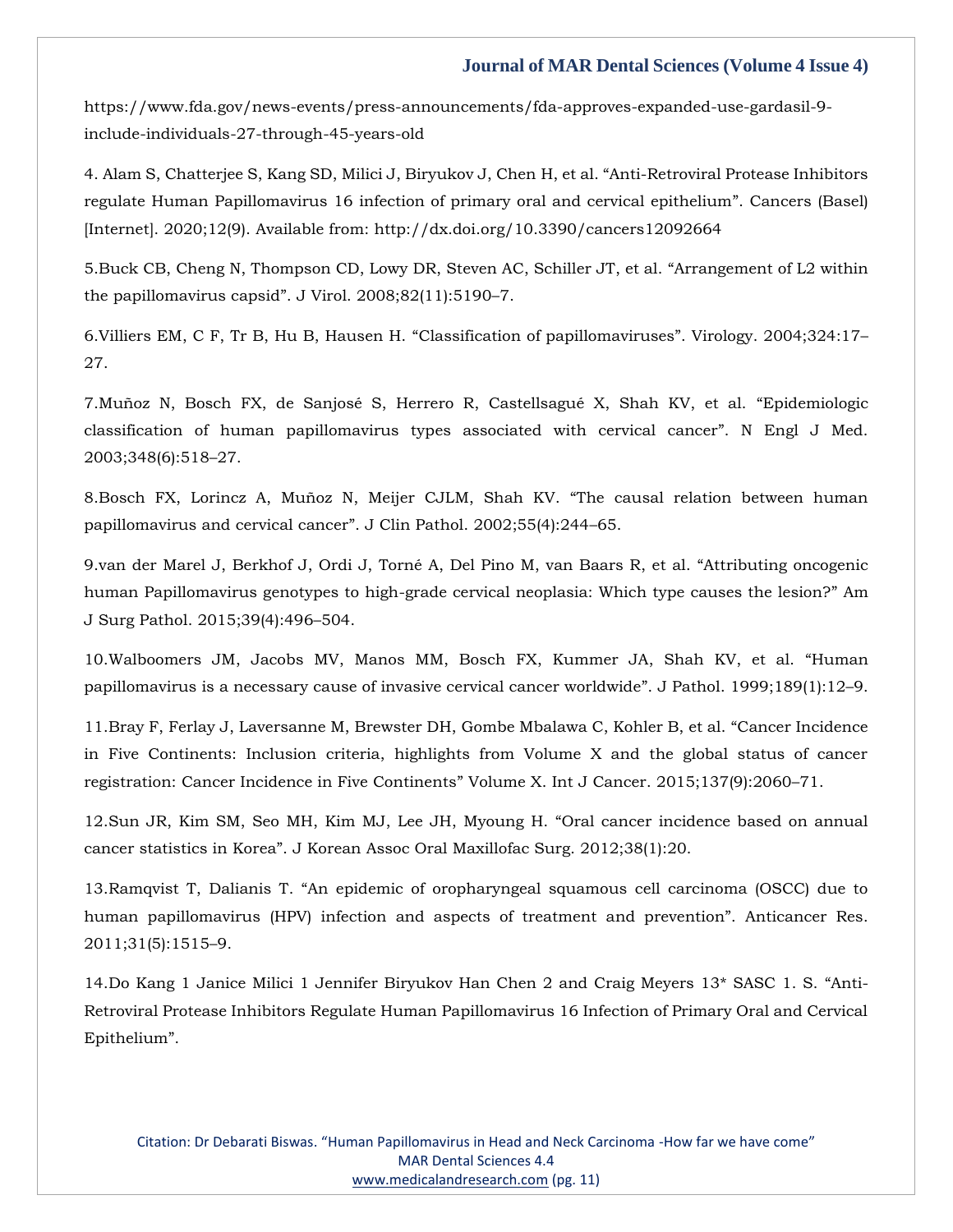15.Rampias T, Sasaki C, Weinberger P, Psyrri A. "[E6 and e7 gene silencing and transformed phenotype](https://www.google.com/search?q=E6+and+e7+gene+silencing+and+transformed+phenotype+of+human+papillomavirus+16-positive+oropharyngeal+cancer+cells&sxsrf=AOaemvK07fTTLZON4z1A-BYdD5soVA3idg%3A1641890759721&ei=x0PdYe-xK62bseMPpuWwiAs&ved=0ahUKEwivsfjbp6n1AhWtTWwGHaYyDLEQ4dUDCA4&uact=5&oq=E6+and+e7+gene+silencing+and+transformed+phenotype+of+human+papillomavirus+16-positive+oropharyngeal+cancer+cells&gs_lcp=Cgdnd3Mtd2l6EAMyBwgjEOoCECcyBwgjEOoCECcyBwgjEOoCECcyBwgjEOoCECcyBwgjEOoCECcyBwgjEOoCECcyBwgjEOoCECcyBwgjEOoCECcyBwgjEOoCECcyBwgjEOoCECdKBAhBGABKBAhGGABQhAZYhAZgzAhoAXAAeACAAQCIAQCSAQCYAQCgAQGgAQKwAQrAAQE&sclient=gws-wiz)  [of human papillomavirus 16-positive oropharyngeal cancer cells](https://www.google.com/search?q=E6+and+e7+gene+silencing+and+transformed+phenotype+of+human+papillomavirus+16-positive+oropharyngeal+cancer+cells&sxsrf=AOaemvK07fTTLZON4z1A-BYdD5soVA3idg%3A1641890759721&ei=x0PdYe-xK62bseMPpuWwiAs&ved=0ahUKEwivsfjbp6n1AhWtTWwGHaYyDLEQ4dUDCA4&uact=5&oq=E6+and+e7+gene+silencing+and+transformed+phenotype+of+human+papillomavirus+16-positive+oropharyngeal+cancer+cells&gs_lcp=Cgdnd3Mtd2l6EAMyBwgjEOoCECcyBwgjEOoCECcyBwgjEOoCECcyBwgjEOoCECcyBwgjEOoCECcyBwgjEOoCECcyBwgjEOoCECcyBwgjEOoCECcyBwgjEOoCECcyBwgjEOoCECdKBAhBGABKBAhGGABQhAZYhAZgzAhoAXAAeACAAQCIAQCSAQCYAQCgAQGgAQKwAQrAAQE&sclient=gws-wiz)". J Natl Cancer Inst. 2009;101(6):412– [23.](https://www.google.com/search?q=E6+and+e7+gene+silencing+and+transformed+phenotype+of+human+papillomavirus+16-positive+oropharyngeal+cancer+cells&sxsrf=AOaemvK07fTTLZON4z1A-BYdD5soVA3idg%3A1641890759721&ei=x0PdYe-xK62bseMPpuWwiAs&ved=0ahUKEwivsfjbp6n1AhWtTWwGHaYyDLEQ4dUDCA4&uact=5&oq=E6+and+e7+gene+silencing+and+transformed+phenotype+of+human+papillomavirus+16-positive+oropharyngeal+cancer+cells&gs_lcp=Cgdnd3Mtd2l6EAMyBwgjEOoCECcyBwgjEOoCECcyBwgjEOoCECcyBwgjEOoCECcyBwgjEOoCECcyBwgjEOoCECcyBwgjEOoCECcyBwgjEOoCECcyBwgjEOoCECcyBwgjEOoCECdKBAhBGABKBAhGGABQhAZYhAZgzAhoAXAAeACAAQCIAQCSAQCYAQCgAQGgAQKwAQrAAQE&sclient=gws-wiz)

16.Strati K, Lambert PF. "[Role of Rb-dependent and Rb-independent functions of papillomavirus E7](https://www.google.com/search?q=Role+of+Rb-dependent+and+Rb-independent+functions+of+papillomavirus+E7+oncogene+in+head+and+neck+cancer&sxsrf=AOaemvII6rLhB3Myq_fYcKPx8A8ZO6odVA%3A1641890777910&ei=2UPdYbPyNrKRseMPzvS6SA&ved=0ahUKEwjzws7kp6n1AhWySGwGHU66DgkQ4dUDCA4&uact=5&oq=Role+of+Rb-dependent+and+Rb-independent+functions+of+papillomavirus+E7+oncogene+in+head+and+neck+cancer&gs_lcp=Cgdnd3Mtd2l6EAMyBwgjEOoCECcyBwgjEOoCECcyBwgjEOoCECcyBwgjEOoCECcyBwgjEOoCECcyBwgjEOoCECcyBwgjEOoCECcyBwgjEOoCECcyBwgjEOoCECcyBwgjEOoCECdKBAhBGABKBAhGGABQggZYggZgtwhoAXAAeACAAQCIAQCSAQCYAQCgAQGgAQKwAQrAAQE&sclient=gws-wiz)  [oncogene in head and neck cancer](https://www.google.com/search?q=Role+of+Rb-dependent+and+Rb-independent+functions+of+papillomavirus+E7+oncogene+in+head+and+neck+cancer&sxsrf=AOaemvII6rLhB3Myq_fYcKPx8A8ZO6odVA%3A1641890777910&ei=2UPdYbPyNrKRseMPzvS6SA&ved=0ahUKEwjzws7kp6n1AhWySGwGHU66DgkQ4dUDCA4&uact=5&oq=Role+of+Rb-dependent+and+Rb-independent+functions+of+papillomavirus+E7+oncogene+in+head+and+neck+cancer&gs_lcp=Cgdnd3Mtd2l6EAMyBwgjEOoCECcyBwgjEOoCECcyBwgjEOoCECcyBwgjEOoCECcyBwgjEOoCECcyBwgjEOoCECcyBwgjEOoCECcyBwgjEOoCECcyBwgjEOoCECcyBwgjEOoCECdKBAhBGABKBAhGGABQggZYggZgtwhoAXAAeACAAQCIAQCSAQCYAQCgAQGgAQKwAQrAAQE&sclient=gws-wiz)". Cancer Res. 2007;67(24):11585–93.

17.Davies R, Hicks R, Crook T, Morris J, Vousden K. "[Human papillomavirus type 16 E7 associates with](https://www.google.com/search?q=Human+papillomavirus+type+16+E7+associates+with+a+histone+H1+kinase+and+with+p107+through+sequences+necessary+for+transformation&sxsrf=AOaemvK76onM2nQAnGbJqJHS9Q5A0qFoDw%3A1641890797563&ei=7UPdYdjsIdydseMP_r6l2As&ved=0ahUKEwiYl_7tp6n1AhXcTmwGHX5fCbsQ4dUDCA4&uact=5&oq=Human+papillomavirus+type+16+E7+associates+with+a+histone+H1+kinase+and+with+p107+through+sequences+necessary+for+transformation&gs_lcp=Cgdnd3Mtd2l6EAMyBwgjEOoCECcyBwgjEOoCECcyBwgjEOoCECcyBwgjEOoCECcyBwgjEOoCECcyBwgjEOoCECcyBwgjEOoCECcyBwgjEOoCECcyBwgjEOoCECcyBwgjEOoCECdKBAhBGABKBAhGGABQ1wVY1wVg-QdoAXAAeACAAQCIAQCSAQCYAQCgAQGgAQKwAQrAAQE&sclient=gws-wiz)  [a histone H1 kinase and with p107 through sequences necessary for transformation](https://www.google.com/search?q=Human+papillomavirus+type+16+E7+associates+with+a+histone+H1+kinase+and+with+p107+through+sequences+necessary+for+transformation&sxsrf=AOaemvK76onM2nQAnGbJqJHS9Q5A0qFoDw%3A1641890797563&ei=7UPdYdjsIdydseMP_r6l2As&ved=0ahUKEwiYl_7tp6n1AhXcTmwGHX5fCbsQ4dUDCA4&uact=5&oq=Human+papillomavirus+type+16+E7+associates+with+a+histone+H1+kinase+and+with+p107+through+sequences+necessary+for+transformation&gs_lcp=Cgdnd3Mtd2l6EAMyBwgjEOoCECcyBwgjEOoCECcyBwgjEOoCECcyBwgjEOoCECcyBwgjEOoCECcyBwgjEOoCECcyBwgjEOoCECcyBwgjEOoCECcyBwgjEOoCECcyBwgjEOoCECdKBAhBGABKBAhGGABQ1wVY1wVg-QdoAXAAeACAAQCIAQCSAQCYAQCgAQGgAQKwAQrAAQE&sclient=gws-wiz)". J Virol. [1993;67\(5\):2521](https://www.google.com/search?q=Human+papillomavirus+type+16+E7+associates+with+a+histone+H1+kinase+and+with+p107+through+sequences+necessary+for+transformation&sxsrf=AOaemvK76onM2nQAnGbJqJHS9Q5A0qFoDw%3A1641890797563&ei=7UPdYdjsIdydseMP_r6l2As&ved=0ahUKEwiYl_7tp6n1AhXcTmwGHX5fCbsQ4dUDCA4&uact=5&oq=Human+papillomavirus+type+16+E7+associates+with+a+histone+H1+kinase+and+with+p107+through+sequences+necessary+for+transformation&gs_lcp=Cgdnd3Mtd2l6EAMyBwgjEOoCECcyBwgjEOoCECcyBwgjEOoCECcyBwgjEOoCECcyBwgjEOoCECcyBwgjEOoCECcyBwgjEOoCECcyBwgjEOoCECcyBwgjEOoCECcyBwgjEOoCECdKBAhBGABKBAhGGABQ1wVY1wVg-QdoAXAAeACAAQCIAQCSAQCYAQCgAQGgAQKwAQrAAQE&sclient=gws-wiz)–8.

18.Helt A-M, Funk JO, Galloway DA. "[Inactivation of both the retinoblastoma tumor suppressor and](https://www.google.com/search?q=Inactivation+of+both+the+retinoblastoma+tumor+suppressor+and+p21+by+the+human+papillomavirus+type+16+E7+oncoprotein+is+necessary+to+inhibit+cell+cycle+arrest+in+human+epithelial+cells&sxsrf=AOaemvKyT02ytTOfmhMVFWfb6KrgBQprog%3A1641890814689&ei=_kPdYZy-KZiXseMP1dyWgAs&ved=0ahUKEwictZP2p6n1AhWYS2wGHVWuBbAQ4dUDCA4&uact=5&oq=Inactivation+of+both+the+retinoblastoma+tumor+suppressor+and+p21+by+the+human+papillomavirus+type+16+E7+oncoprotein+is+necessary+to+inhibit+cell+cycle+arrest+in+human+epithelial+cells&gs_lcp=Cgdnd3Mtd2l6EAMyBwgjEOoCECcyBwgjEOoCECcyBwgjEOoCECcyBwgjEOoCECcyBwgjEOoCECcyBwgjEOoCECcyBwgjEOoCECcyBwgjEOoCECcyBwgjEOoCECcyBwgjEOoCECdKBAhBGABKBAhGGABQgQZYgQZguwhoAXAAeACAAQCIAQCSAQCYAQCgAQGgAQKwAQrAAQE&sclient=gws-wiz)  [p21 by the human papillomavirus type 16 E7 oncoprotein is necessary to inhibit cell cycle arrest in](https://www.google.com/search?q=Inactivation+of+both+the+retinoblastoma+tumor+suppressor+and+p21+by+the+human+papillomavirus+type+16+E7+oncoprotein+is+necessary+to+inhibit+cell+cycle+arrest+in+human+epithelial+cells&sxsrf=AOaemvKyT02ytTOfmhMVFWfb6KrgBQprog%3A1641890814689&ei=_kPdYZy-KZiXseMP1dyWgAs&ved=0ahUKEwictZP2p6n1AhWYS2wGHVWuBbAQ4dUDCA4&uact=5&oq=Inactivation+of+both+the+retinoblastoma+tumor+suppressor+and+p21+by+the+human+papillomavirus+type+16+E7+oncoprotein+is+necessary+to+inhibit+cell+cycle+arrest+in+human+epithelial+cells&gs_lcp=Cgdnd3Mtd2l6EAMyBwgjEOoCECcyBwgjEOoCECcyBwgjEOoCECcyBwgjEOoCECcyBwgjEOoCECcyBwgjEOoCECcyBwgjEOoCECcyBwgjEOoCECcyBwgjEOoCECcyBwgjEOoCECdKBAhBGABKBAhGGABQgQZYgQZguwhoAXAAeACAAQCIAQCSAQCYAQCgAQGgAQKwAQrAAQE&sclient=gws-wiz)  human epithelial cells"[. J Virol. 2002;76\(20\):10559](https://www.google.com/search?q=Inactivation+of+both+the+retinoblastoma+tumor+suppressor+and+p21+by+the+human+papillomavirus+type+16+E7+oncoprotein+is+necessary+to+inhibit+cell+cycle+arrest+in+human+epithelial+cells&sxsrf=AOaemvKyT02ytTOfmhMVFWfb6KrgBQprog%3A1641890814689&ei=_kPdYZy-KZiXseMP1dyWgAs&ved=0ahUKEwictZP2p6n1AhWYS2wGHVWuBbAQ4dUDCA4&uact=5&oq=Inactivation+of+both+the+retinoblastoma+tumor+suppressor+and+p21+by+the+human+papillomavirus+type+16+E7+oncoprotein+is+necessary+to+inhibit+cell+cycle+arrest+in+human+epithelial+cells&gs_lcp=Cgdnd3Mtd2l6EAMyBwgjEOoCECcyBwgjEOoCECcyBwgjEOoCECcyBwgjEOoCECcyBwgjEOoCECcyBwgjEOoCECcyBwgjEOoCECcyBwgjEOoCECcyBwgjEOoCECcyBwgjEOoCECdKBAhBGABKBAhGGABQgQZYgQZguwhoAXAAeACAAQCIAQCSAQCYAQCgAQGgAQKwAQrAAQE&sclient=gws-wiz)–68.

19.Gewin L, Myers H, Kiyono T, Galloway DA. "[Identification of a novel telomerase repressor that](https://www.google.com/search?q=Identification+of+a+novel+telomerase+repressor+that+interacts+with+the+human+papillomavirus+type-16+E6%2FE6-AP+complex&sxsrf=AOaemvKutAiyDX0qMjwNFR-TtEVpuR82lw%3A1641890831950&ei=D0TdYb-1OZ6XseMPvrmSwAU&ved=0ahUKEwj_-LD-p6n1AhWeS2wGHb6cBFgQ4dUDCA4&uact=5&oq=Identification+of+a+novel+telomerase+repressor+that+interacts+with+the+human+papillomavirus+type-16+E6%2FE6-AP+complex&gs_lcp=Cgdnd3Mtd2l6EAMyBwgjEOoCECcyBwgjEOoCECcyBwgjEOoCECcyBwgjEOoCECcyBwgjEOoCECcyBwgjEOoCECcyBwgjEOoCECcyBwgjEOoCECcyBwgjEOoCECcyBwgjEOoCECdKBAhBGABKBAhGGABQkAZYkAZg1AdoAXAAeACAAQCIAQCSAQCYAQCgAQGgAQKwAQrAAQE&sclient=gws-wiz)  [interacts with the human papillomavirus type-16 E6/E6-AP complex](https://www.google.com/search?q=Identification+of+a+novel+telomerase+repressor+that+interacts+with+the+human+papillomavirus+type-16+E6%2FE6-AP+complex&sxsrf=AOaemvKutAiyDX0qMjwNFR-TtEVpuR82lw%3A1641890831950&ei=D0TdYb-1OZ6XseMPvrmSwAU&ved=0ahUKEwj_-LD-p6n1AhWeS2wGHb6cBFgQ4dUDCA4&uact=5&oq=Identification+of+a+novel+telomerase+repressor+that+interacts+with+the+human+papillomavirus+type-16+E6%2FE6-AP+complex&gs_lcp=Cgdnd3Mtd2l6EAMyBwgjEOoCECcyBwgjEOoCECcyBwgjEOoCECcyBwgjEOoCECcyBwgjEOoCECcyBwgjEOoCECcyBwgjEOoCECcyBwgjEOoCECcyBwgjEOoCECcyBwgjEOoCECdKBAhBGABKBAhGGABQkAZYkAZg1AdoAXAAeACAAQCIAQCSAQCYAQCgAQGgAQKwAQrAAQE&sclient=gws-wiz)". Genes Dev. 2004;18(18):2269– [82.](https://www.google.com/search?q=Identification+of+a+novel+telomerase+repressor+that+interacts+with+the+human+papillomavirus+type-16+E6%2FE6-AP+complex&sxsrf=AOaemvKutAiyDX0qMjwNFR-TtEVpuR82lw%3A1641890831950&ei=D0TdYb-1OZ6XseMPvrmSwAU&ved=0ahUKEwj_-LD-p6n1AhWeS2wGHb6cBFgQ4dUDCA4&uact=5&oq=Identification+of+a+novel+telomerase+repressor+that+interacts+with+the+human+papillomavirus+type-16+E6%2FE6-AP+complex&gs_lcp=Cgdnd3Mtd2l6EAMyBwgjEOoCECcyBwgjEOoCECcyBwgjEOoCECcyBwgjEOoCECcyBwgjEOoCECcyBwgjEOoCECcyBwgjEOoCECcyBwgjEOoCECcyBwgjEOoCECcyBwgjEOoCECdKBAhBGABKBAhGGABQkAZYkAZg1AdoAXAAeACAAQCIAQCSAQCYAQCgAQGgAQKwAQrAAQE&sclient=gws-wiz)

20.Thomas M, Banks L. "[Inhibition of Bak-induced apoptosis by HPV-18 E6](https://www.google.com/search?q=Inhibition+of+Bak-induced+apoptosis+by+HPV-18+E6&sxsrf=AOaemvJeOyxEE6zG1Lf7Nb2B_G_lmJOlcg%3A1641890852139&ei=JETdYfr6B7KTseMP-4W7iAw&ved=0ahUKEwj6nIGIqKn1AhWySWwGHfvCDsEQ4dUDCA4&uact=5&oq=Inhibition+of+Bak-induced+apoptosis+by+HPV-18+E6&gs_lcp=Cgdnd3Mtd2l6EAMyBggAEBYQHjoHCCMQ6gIQJ0oECEEYAEoECEYYAFDGBljGBmDLCWgBcAJ4AIAB7AGIAewBkgEDMi0xmAEAoAEBoAECsAEKwAEB&sclient=gws-wiz)". Oncogene. [1998;17\(23\):2943](https://www.google.com/search?q=Inhibition+of+Bak-induced+apoptosis+by+HPV-18+E6&sxsrf=AOaemvJeOyxEE6zG1Lf7Nb2B_G_lmJOlcg%3A1641890852139&ei=JETdYfr6B7KTseMP-4W7iAw&ved=0ahUKEwj6nIGIqKn1AhWySWwGHfvCDsEQ4dUDCA4&uact=5&oq=Inhibition+of+Bak-induced+apoptosis+by+HPV-18+E6&gs_lcp=Cgdnd3Mtd2l6EAMyBggAEBYQHjoHCCMQ6gIQJ0oECEEYAEoECEYYAFDGBljGBmDLCWgBcAJ4AIAB7AGIAewBkgEDMi0xmAEAoAEBoAECsAEKwAEB&sclient=gws-wiz)–54.

21[.Zerfass K, Schulze A, Spitkovsky D, Friedman V, Henglein B, Jansen-Dürr P.](https://www.google.com/search?q=Sequential+activation+of+cyclin+E+and+cyclin+A+gene+expression+by+human+papillomavirus+type+16+E7+through+sequences+necessary+for+transformation&sxsrf=AOaemvJnPG5cwXRR0T5snvLpWoZb2Qmp7Q%3A1641890912690&ei=YETdYbe9KY-RseMPo9KquA0&ved=0ahUKEwi37fCkqKn1AhWPSGwGHSOpCtcQ4dUDCA4&uact=5&oq=Sequential+activation+of+cyclin+E+and+cyclin+A+gene+expression+by+human+papillomavirus+type+16+E7+through+sequences+necessary+for+transformation&gs_lcp=Cgdnd3Mtd2l6EAMyBwgjEOoCECcyBwgjEOoCECcyBwgjEOoCECcyBwgjEOoCECcyBwgjEOoCECcyBwgjEOoCECcyBwgjEOoCECcyBwgjEOoCECcyBwgjEOoCECcyBwgjEOoCECdKBAhBGABKBAhGGABQ1gVY1gVgwQhoAXAAeACAAQCIAQCSAQCYAQCgAQGgAQKwAQrAAQE&sclient=gws-wiz) "Sequential activation [of cyclin E and cyclin A gene expression by human papillomavirus type 16 E7 through sequences](https://www.google.com/search?q=Sequential+activation+of+cyclin+E+and+cyclin+A+gene+expression+by+human+papillomavirus+type+16+E7+through+sequences+necessary+for+transformation&sxsrf=AOaemvJnPG5cwXRR0T5snvLpWoZb2Qmp7Q%3A1641890912690&ei=YETdYbe9KY-RseMPo9KquA0&ved=0ahUKEwi37fCkqKn1AhWPSGwGHSOpCtcQ4dUDCA4&uact=5&oq=Sequential+activation+of+cyclin+E+and+cyclin+A+gene+expression+by+human+papillomavirus+type+16+E7+through+sequences+necessary+for+transformation&gs_lcp=Cgdnd3Mtd2l6EAMyBwgjEOoCECcyBwgjEOoCECcyBwgjEOoCECcyBwgjEOoCECcyBwgjEOoCECcyBwgjEOoCECcyBwgjEOoCECcyBwgjEOoCECcyBwgjEOoCECcyBwgjEOoCECdKBAhBGABKBAhGGABQ1gVY1gVgwQhoAXAAeACAAQCIAQCSAQCYAQCgAQGgAQKwAQrAAQE&sclient=gws-wiz)  [necessary for transformation](https://www.google.com/search?q=Sequential+activation+of+cyclin+E+and+cyclin+A+gene+expression+by+human+papillomavirus+type+16+E7+through+sequences+necessary+for+transformation&sxsrf=AOaemvJnPG5cwXRR0T5snvLpWoZb2Qmp7Q%3A1641890912690&ei=YETdYbe9KY-RseMPo9KquA0&ved=0ahUKEwi37fCkqKn1AhWPSGwGHSOpCtcQ4dUDCA4&uact=5&oq=Sequential+activation+of+cyclin+E+and+cyclin+A+gene+expression+by+human+papillomavirus+type+16+E7+through+sequences+necessary+for+transformation&gs_lcp=Cgdnd3Mtd2l6EAMyBwgjEOoCECcyBwgjEOoCECcyBwgjEOoCECcyBwgjEOoCECcyBwgjEOoCECcyBwgjEOoCECcyBwgjEOoCECcyBwgjEOoCECcyBwgjEOoCECcyBwgjEOoCECdKBAhBGABKBAhGGABQ1gVY1gVgwQhoAXAAeACAAQCIAQCSAQCYAQCgAQGgAQKwAQrAAQE&sclient=gws-wiz)". J Virol. 1995;69(10):6389–99.

22[.de Villiers E-M, Fauquet C, Broker TR, Bernard H-U, zur Hausen H.](https://www.google.com/search?q=Classification+of+papillomaviruses&sxsrf=AOaemvI6Z9cE7OsXUhKawgrusLzgiWbzAw%3A1641890932844&ei=dETdYYf8MpKeseMP2NiE0AM&ved=0ahUKEwiHhr-uqKn1AhUST2wGHVgsAToQ4dUDCA4&uact=5&oq=Classification+of+papillomaviruses&gs_lcp=Cgdnd3Mtd2l6EAMyBAgjECcyBAgAEAo6BwgjEOoCECdKBAhBGABKBAhGGABQ2AVY2AVg7QhoAXAAeACAAdEBiAHRAZIBAzItMZgBAKABAaABArABCsABAQ&sclient=gws-wiz) "Classification of papillomaviruses"[. Virology. 2004;324\(1\):17](https://www.google.com/search?q=Classification+of+papillomaviruses&sxsrf=AOaemvI6Z9cE7OsXUhKawgrusLzgiWbzAw%3A1641890932844&ei=dETdYYf8MpKeseMP2NiE0AM&ved=0ahUKEwiHhr-uqKn1AhUST2wGHVgsAToQ4dUDCA4&uact=5&oq=Classification+of+papillomaviruses&gs_lcp=Cgdnd3Mtd2l6EAMyBAgjECcyBAgAEAo6BwgjEOoCECdKBAhBGABKBAhGGABQ2AVY2AVg7QhoAXAAeACAAdEBiAHRAZIBAzItMZgBAKABAaABArABCsABAQ&sclient=gws-wiz)–27.

23.Chung CH, Gillison ML. "[Human papillomavirus in head and neck cancer: its role in pathogenesis](https://www.google.com/search?q=Human+papillomavirus+in+head+and+neck+cancer%3A+its+role+in+pathogenesis+and+clinical+implications&sxsrf=AOaemvLE9DEgq-Rv4PaX1BYhqnULKuLXdQ%3A1641890949425&ei=hUTdYdO8GYOWseMPvr6D2Ag&ved=0ahUKEwiTk7O2qKn1AhUDS2wGHT7fAIsQ4dUDCA4&uact=5&oq=Human+papillomavirus+in+head+and+neck+cancer%3A+its+role+in+pathogenesis+and+clinical+implications&gs_lcp=Cgdnd3Mtd2l6EAM6BwgjEOoCECdKBAhBGABKBAhGGABQrgVYrgVgzgdoAXACeACAAcYBiAHGAZIBAzAuMZgBAKABAaABArABCsABAQ&sclient=gws-wiz)  and clinical implications"[. Clin Cancer Res. 2009;15\(22\):6758](https://www.google.com/search?q=Human+papillomavirus+in+head+and+neck+cancer%3A+its+role+in+pathogenesis+and+clinical+implications&sxsrf=AOaemvLE9DEgq-Rv4PaX1BYhqnULKuLXdQ%3A1641890949425&ei=hUTdYdO8GYOWseMPvr6D2Ag&ved=0ahUKEwiTk7O2qKn1AhUDS2wGHT7fAIsQ4dUDCA4&uact=5&oq=Human+papillomavirus+in+head+and+neck+cancer%3A+its+role+in+pathogenesis+and+clinical+implications&gs_lcp=Cgdnd3Mtd2l6EAM6BwgjEOoCECdKBAhBGABKBAhGGABQrgVYrgVgzgdoAXACeACAAcYBiAHGAZIBAzAuMZgBAKABAaABArABCsABAQ&sclient=gws-wiz)–62.

24.Kim SM. "Human papilloma virus in oral cancer"[. J Korean Assoc Oral Maxillofac Surg.](https://www.google.com/search?q=Human+papilloma+virus+in+oral+cancer&sxsrf=AOaemvJC3FPt0jSKTOytHf8flxQ3T4ZBCA%3A1641890965911&ei=lUTdYbyJN4eeseMPz_ii-Aw&ved=0ahUKEwj8p6G-qKn1AhUHT2wGHU-8CM8Q4dUDCA4&uact=5&oq=Human+papilloma+virus+in+oral+cancer&gs_lcp=Cgdnd3Mtd2l6EAMyBAgAEA0yCAgAEBYQChAeOgcIIxDqAhAnSgQIQRgASgQIRhgAUKkGWKkGYLUJaAFwAHgAgAHKAYgBygGSAQMyLTGYAQCgAQGgAQKwAQrAAQE&sclient=gws-wiz)  [2016;42\(6\):327](https://www.google.com/search?q=Human+papilloma+virus+in+oral+cancer&sxsrf=AOaemvJC3FPt0jSKTOytHf8flxQ3T4ZBCA%3A1641890965911&ei=lUTdYbyJN4eeseMPz_ii-Aw&ved=0ahUKEwj8p6G-qKn1AhUHT2wGHU-8CM8Q4dUDCA4&uact=5&oq=Human+papilloma+virus+in+oral+cancer&gs_lcp=Cgdnd3Mtd2l6EAMyBAgAEA0yCAgAEBYQChAeOgcIIxDqAhAnSgQIQRgASgQIRhgAUKkGWKkGYLUJaAFwAHgAgAHKAYgBygGSAQMyLTGYAQCgAQGgAQKwAQrAAQE&sclient=gws-wiz)–36.

25[.Dai M, Clifford GM, le Calvez F, Castellsagué X, Snijders PJF, Pawlita M, et al.](https://www.google.com/search?q=Human+papillomavirus+type+16+and+TP53+mutation+in+oral+cancer%3A+matched+analysis+of+the+IARC+multicenter+study&sxsrf=AOaemvJHAi2ytYX_HrUdJEuUMPKJ7mkZ7w%3A1641890983104&ei=p0TdYbO8BZSVseMPjNSw6AQ&ved=0ahUKEwjzq7rGqKn1AhWUSmwGHQwqDE0Q4dUDCA4&uact=5&oq=Human+papillomavirus+type+16+and+TP53+mutation+in+oral+cancer%3A+matched+analysis+of+the+IARC+multicenter+study&gs_lcp=Cgdnd3Mtd2l6EAMyBwgjEOoCECcyBwgjEOoCECcyBwgjEOoCECcyBwgjEOoCECcyBwgjEOoCECcyBwgjEOoCECcyBwgjEOoCECcyBwgjEOoCECcyBwgjEOoCECcyBwgjEOoCECdKBAhBGABKBAhGGABQ3AVY3AVg8wdoAXAAeACAAQCIAQCSAQCYAQCgAQGgAQKwAQrAAQE&sclient=gws-wiz) "Human [papillomavirus type 16 and TP53 mutation in oral cancer: matched analysis of the IARC multicenter](https://www.google.com/search?q=Human+papillomavirus+type+16+and+TP53+mutation+in+oral+cancer%3A+matched+analysis+of+the+IARC+multicenter+study&sxsrf=AOaemvJHAi2ytYX_HrUdJEuUMPKJ7mkZ7w%3A1641890983104&ei=p0TdYbO8BZSVseMPjNSw6AQ&ved=0ahUKEwjzq7rGqKn1AhWUSmwGHQwqDE0Q4dUDCA4&uact=5&oq=Human+papillomavirus+type+16+and+TP53+mutation+in+oral+cancer%3A+matched+analysis+of+the+IARC+multicenter+study&gs_lcp=Cgdnd3Mtd2l6EAMyBwgjEOoCECcyBwgjEOoCECcyBwgjEOoCECcyBwgjEOoCECcyBwgjEOoCECcyBwgjEOoCECcyBwgjEOoCECcyBwgjEOoCECcyBwgjEOoCECcyBwgjEOoCECdKBAhBGABKBAhGGABQ3AVY3AVg8wdoAXAAeACAAQCIAQCSAQCYAQCgAQGgAQKwAQrAAQE&sclient=gws-wiz)  study"[. Cancer Res. 2004;64\(2\):468](https://www.google.com/search?q=Human+papillomavirus+type+16+and+TP53+mutation+in+oral+cancer%3A+matched+analysis+of+the+IARC+multicenter+study&sxsrf=AOaemvJHAi2ytYX_HrUdJEuUMPKJ7mkZ7w%3A1641890983104&ei=p0TdYbO8BZSVseMPjNSw6AQ&ved=0ahUKEwjzq7rGqKn1AhWUSmwGHQwqDE0Q4dUDCA4&uact=5&oq=Human+papillomavirus+type+16+and+TP53+mutation+in+oral+cancer%3A+matched+analysis+of+the+IARC+multicenter+study&gs_lcp=Cgdnd3Mtd2l6EAMyBwgjEOoCECcyBwgjEOoCECcyBwgjEOoCECcyBwgjEOoCECcyBwgjEOoCECcyBwgjEOoCECcyBwgjEOoCECcyBwgjEOoCECcyBwgjEOoCECcyBwgjEOoCECdKBAhBGABKBAhGGABQ3AVY3AVg8wdoAXAAeACAAQCIAQCSAQCYAQCgAQGgAQKwAQrAAQE&sclient=gws-wiz)–71.

26.Pregnancy guidelines and recommendations by vaccine [Internet]. Cdc.gov. 2021 [cited 2021 Jul 10]. Available from: https://www.cdc.gov/vaccines/pregnancy/hcp-toolkit/guidelines.html

27.Europepmc.org. [cited 2021 Jul 10]. Available from: https://europepmc.org/article/MED/28053902